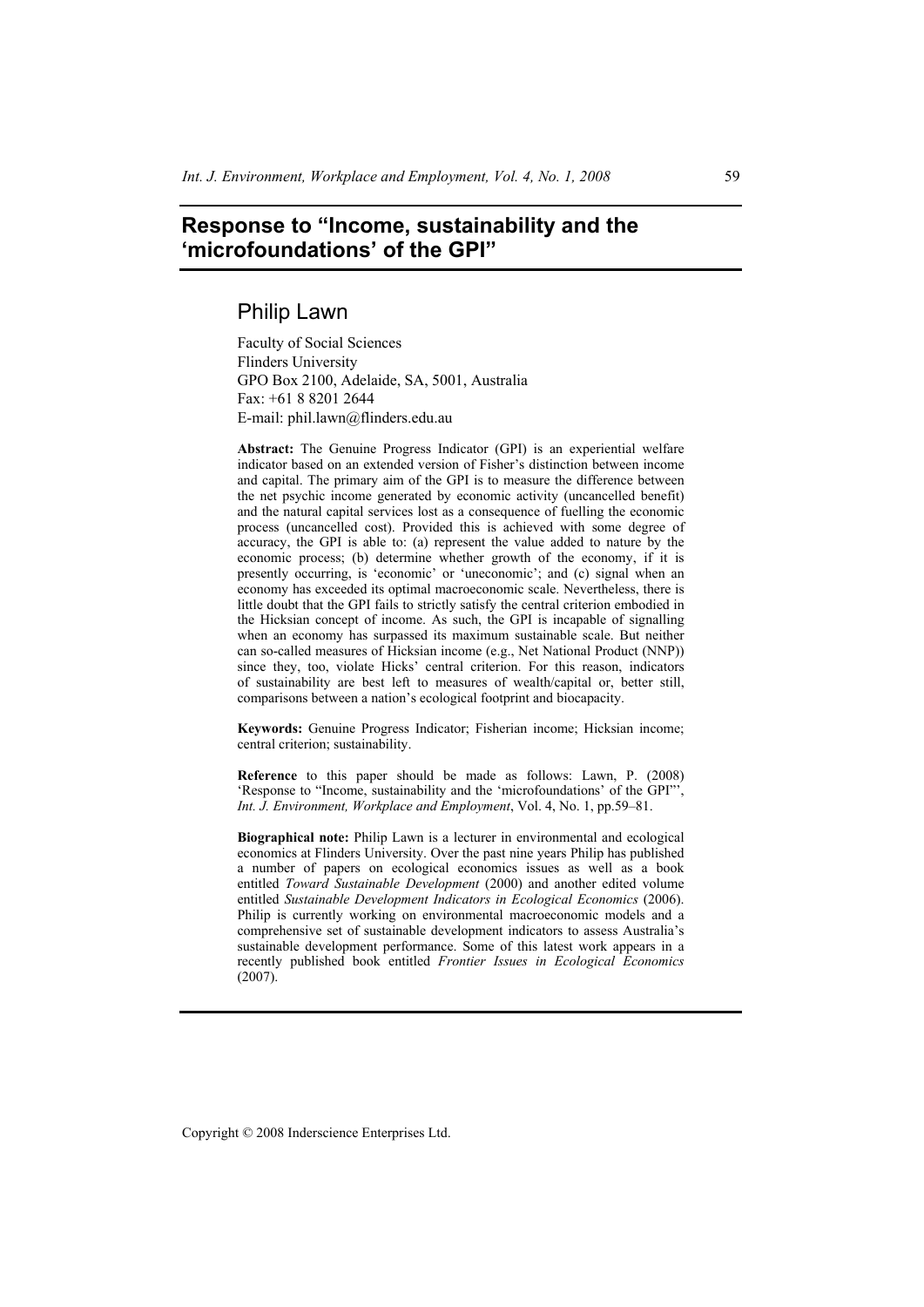#### **1 Introduction**

The Genuine Progress Indicator (GPI) is a composite indicator which has been developed to overcome the inability of conventional macroeconomic indicators — such as Gross Domestic Product  $(GDP)$  — to reflect the economic welfare generated by national economies. Appearing in a recent special issue of this journal (Volume 3, Number 2) was an insightful paper by Harris (2008) criticising the microfoundations of the GPI and questioning whether the GPI provides the information claimed by its advocates.

Harris's paper serves as an important critique of the GPI for three reasons. Firstly, my recent attempt to provide theoretical support for the GPI was motivated by a sense that the GPI appeared to have great merit but was devoid of a theoretical foundation (Lawn, 2003). Harris's paper is a sobering reminder of how easily one can overlook some of the basic theoretical principles surrounding the income concepts used to establish such a foundation. Secondly, Harris's paper poses the greatest credible challenge yet to the GPI. If nothing else, it compels GPI advocates to reassess the validity of the GPI and to reconcile the difference between what the GPI aims to measure and what it actually measures. Having said this, I still believe the GPI remains a very useful indicator since it overcomes what I consider to be some deficiencies of Hicksian measures of national income. Thirdly, criticism of the kind made by Harris can, if properly heeded, lead to a clearer understanding of the  $GPI$   $\longrightarrow$  in particular, a more robust theoretical foundation to support it — and a better GPI to potentially assist policy makers.

In order to respond to Harris's criticisms, this paper is structured as follows. For the uninitiated, I will begin by saying something about Hicksian income, Fisherian income, and the GPI. I will then summarise what I believe to be Harris's central criticism of the GPI and respond directly to it. This will be followed by responses to a number of specific points raised by Harris. Finally, I will make some general comments to clarify what information the GPI can and ought to convey, what purpose it can fulfil, and what supplementary indicators are required to better assess a nation's current economic performance and possible future direction.

#### **2 Hicksian income, Fisherian income, and the GPI**

Hicksian income refers to a concept of income first outlined by John Hicks  $(1946)$  namely, that the purpose of income calculations is to indicate what people can consume without impoverishing themselves. From this concept, Hicks defined income as the *maximum* amount that a person can consume in a week and still be as well off at the end of a week as at the beginning (Hicks, 1946, p.172). This definition of income has two distinct components: (a) "what we can consume now", and (b) "what we must do to ensure we can consume at least the same in the future". Referred to by Hicks as the 'central criterion', the second aspect is a critical feature of Hicksian income for two reasons. Firstly, satisfying the central criterion greatly restricts what can be consumed in the present. Secondly, it ensures a 'sustainability' condition is automatically embodied within the income concept itself. After all, if the present level of consumption exceeds what can be enjoyed in the future (i.e., if the central criterion is not satisfied), current consumption is effectively unsustainable.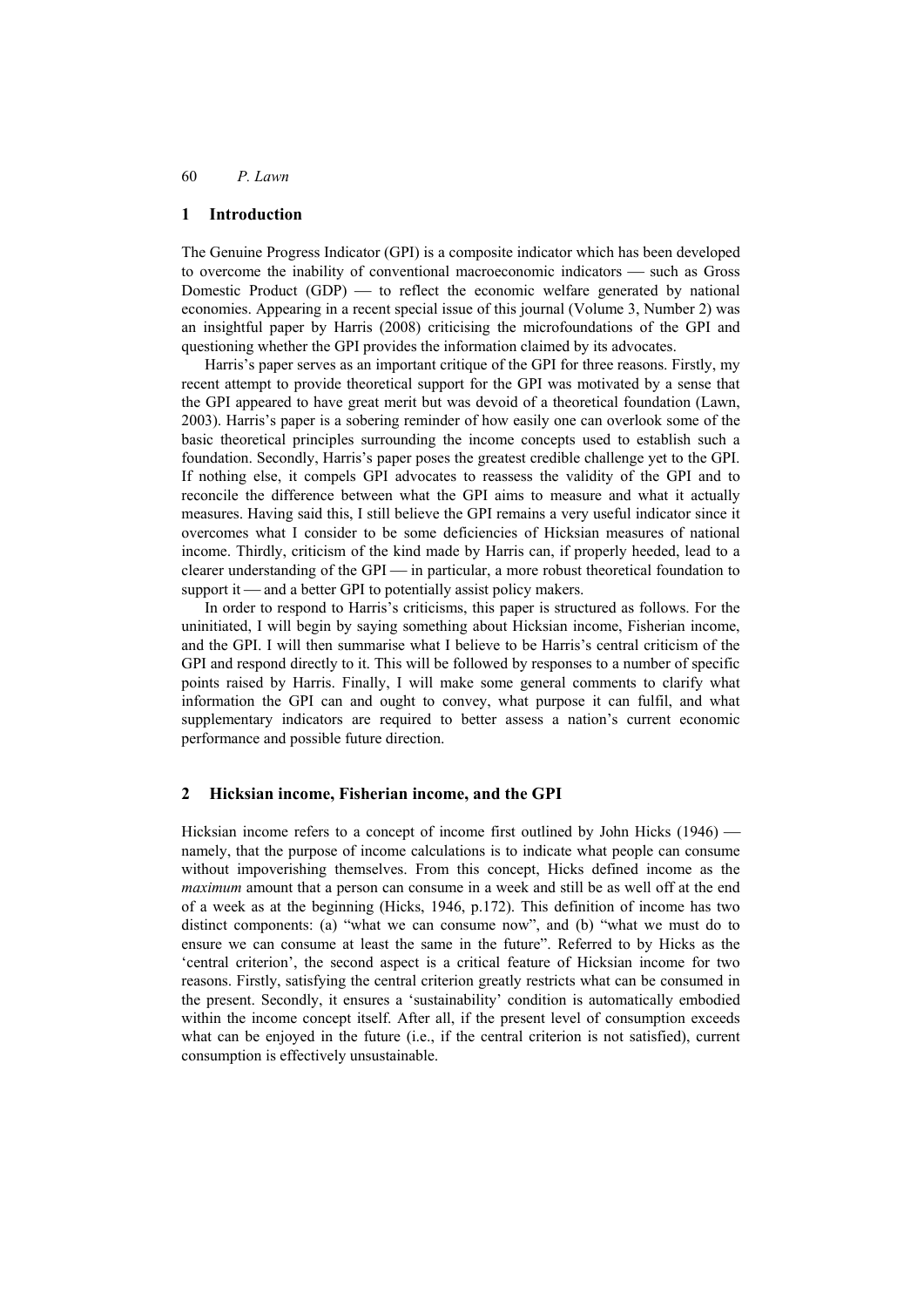Following Hicks' insights, questions arose amongst economists as to whether GDP equated to Hicksian national income. Close examination revealed that GDP overstated Hicksian national income because the maintenance of a nation's productive capacity  $\overline{\phantom{a}}$ which is necessary to sustain a particular consumption level  $-$  requires a portion of a nation's annual product to be set aside to replace worn out human-made capital. That is, it was not possible for a nation to consume its entire GDP and be in a position to consume at least as much annual product in the following year. In response, some basic adjustments were made to GDP to take account of both the depreciation of human-made capital and the depletion of natural capital. This resulted in measures more commonly referred to as Net National Product (NNP), where:

$$
NNP = C + \Delta K \tag{1}
$$

and where:

- $C =$  current consumption
- $\Delta K$  = net investment (gross investment less capital depreciation/depletion).

Despite the apparent logic behind NNP, it wasn't until Weitzman (1976) that NNP was shown to equate to Hicksian income, albeit under specific conditions. In a groundbreaking paper, Weitzman demonstrated that NNP is the stationary equivalent of future consumption. In other words, while the actual NNP of a nation will differ depending on how much of the annual product is devoted to present consumption as opposed to capital accumulation, the present value welfare of all possible *C*+Δ*K* combinations in a competitive economy is the same. In this sense, the value of NNP corresponds to the maximum welfare that could be enjoyed if capital was merely kept intact and the remaining annual product was devoted entirely to current consumption (i.e., if NNP = C with  $\Delta K = 0$ ).<sup>1</sup>

Well before Hicks' inquiry into income, Fisher (1906) proposed a different view of income by arguing that 'psychic income', not consumption *per se*, constitutes the true purpose of economic activity. Fisher therefore believed that the national dividend should not consist of the quantity of goods consumed in any given year, but of the final *subjective* services that emerge in the stream of human consciousness as a consequence of consumption, or indeed any other aspect of economic life. Given the broad means by which the economic process can impact on one's stream of consciousness, Fisher believed that additional psychic income and psychic outgo elements should be included in a measure of income (e.g., the cost of labour sacrifice). By subtracting the psychic outgo from the psychic income elements, Fisher arrived at what might best be described as the *net psychic income* generated by economic activity.

In view of Fisher's emphasis on psychic services, Fisherian income diverges quite markedly from Hicksian income insofar as Fisherian income is purely experiential.<sup>2</sup> That is, Fisherian income is confined to what is currently being experienced whereas, if net investment is positive (i.e., if  $\Delta K > 0$ ), Hicksian income also includes future consumption. This consequently leads to another important disparity between Fisherian and Hicksian income. In terms of measuring Fisherian income, any durable producer or consumer good manufactured during the current year is not counted as part of this year's income. It is only considered a balance sheet addition to the stock of human-made capital (broadly defined). Conversely, included in a measure of current income are the services rendered in the current year by existing durable producer and consumer goods.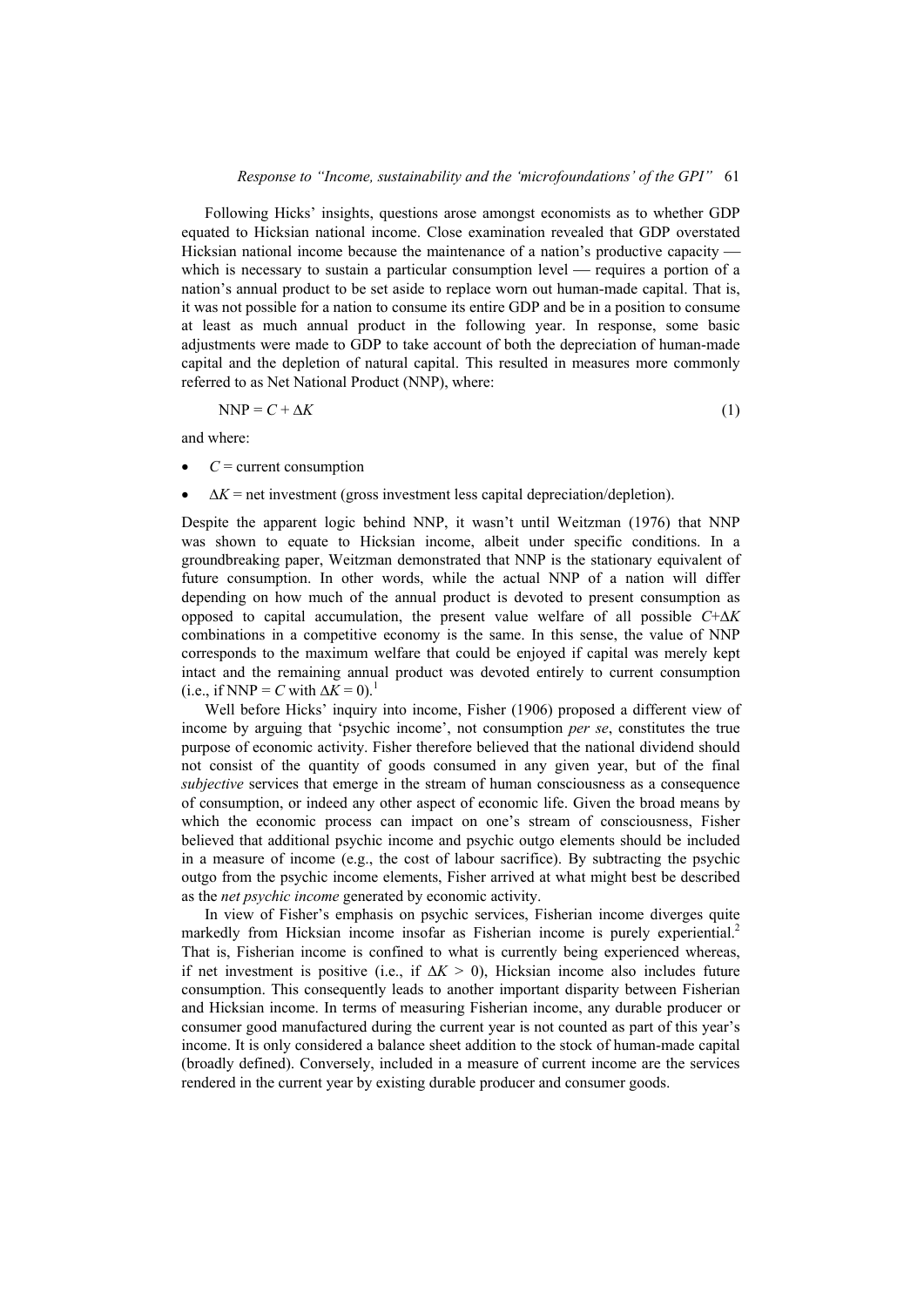I mentioned in the introduction that I recently wrote a paper to theoretically support the GPI (Lawn, 2003). I did this because of the lack of such support in the GPI literature.<sup>3</sup> In my efforts to support the GPI, I opted for the Fisherian income concept. I made this choice largely because the GPI was not consistent with the Hicksian income concept and because I believe there is considerable merit in measuring experiential welfare. Of course, employing the Fisherian income concept simply because it is better suited to the GPI does not automatically validate the theoretical foundation I expounded. This depends largely on how valid the Fisherian income concept is itself. I will take up this discussion shortly. For now, I would like to explain in what way Fisher's original income concept was extended to provide the theoretical foundation for the GPI.

A specific feature of Fisher's original concept of income is its confinement to what Daly  $(1979)$  referred to as the uncancelled benefit of economic activity — namely, the uncancelled benefit (net psychic income) that remains after all intermediate transactions involved in generating service-yielding goods have cancelled out. Daly believed it was also necessary to supplement Fisher's vision with the visions of Boulding (1966) and Georgescu-Roegen (1971) concerning the maintenance cost of human-made capital. As previously mentioned, the stock of human-made capital wears out through use and must be replaced. Whilst Fisher traced the chain of economic activity to the net psychic income it generates, he failed to trace the chain back to the uncancelled cost associated with capital maintenance. The uncancelled cost exists as the unpaid contribution of nature — that is, the natural capital services sacrificed whilst making available the throughput of matter-energy needed to keep the stock of human-made capital intact.<sup>4</sup>

Combining the theses of Fisher and Daly presents us with the following: (a) Fisher's notion of the net psychic income (economic welfare) generated by economic activity; and (b) Daly's notion of the natural capital services (economic welfare) lost in the process of fuelling economic activity. Since human beings engage in economic activity to generate a level of net psychic income greater than what nature can freely provide, the difference between net psychic income (uncancelled benefit) and lost natural capital services (uncancelled cost) effectively constitutes the value added to low entropy matter-energy by the economic process. It is this *additional value* which, in my view, the GPI measures  $(Lawn, 2000).$ <sup>5</sup> In all, the GPI can be represented by the following:<sup>6</sup>

$$
GPI = C + SCD - ECD + PY - PO - LNCS
$$
\n<sup>(2)</sup>

where:

- $C =$  current consumption
- *SCD* = psychic services generated by the exiting stock of consumer durables
- $ECD$  = current expenditure on consumer durables
- $PY =$ sum of additional psychic income items
- $PO =$ sum of psychic outgo items
- $LNCS = \text{cost of lost natural capital services.}$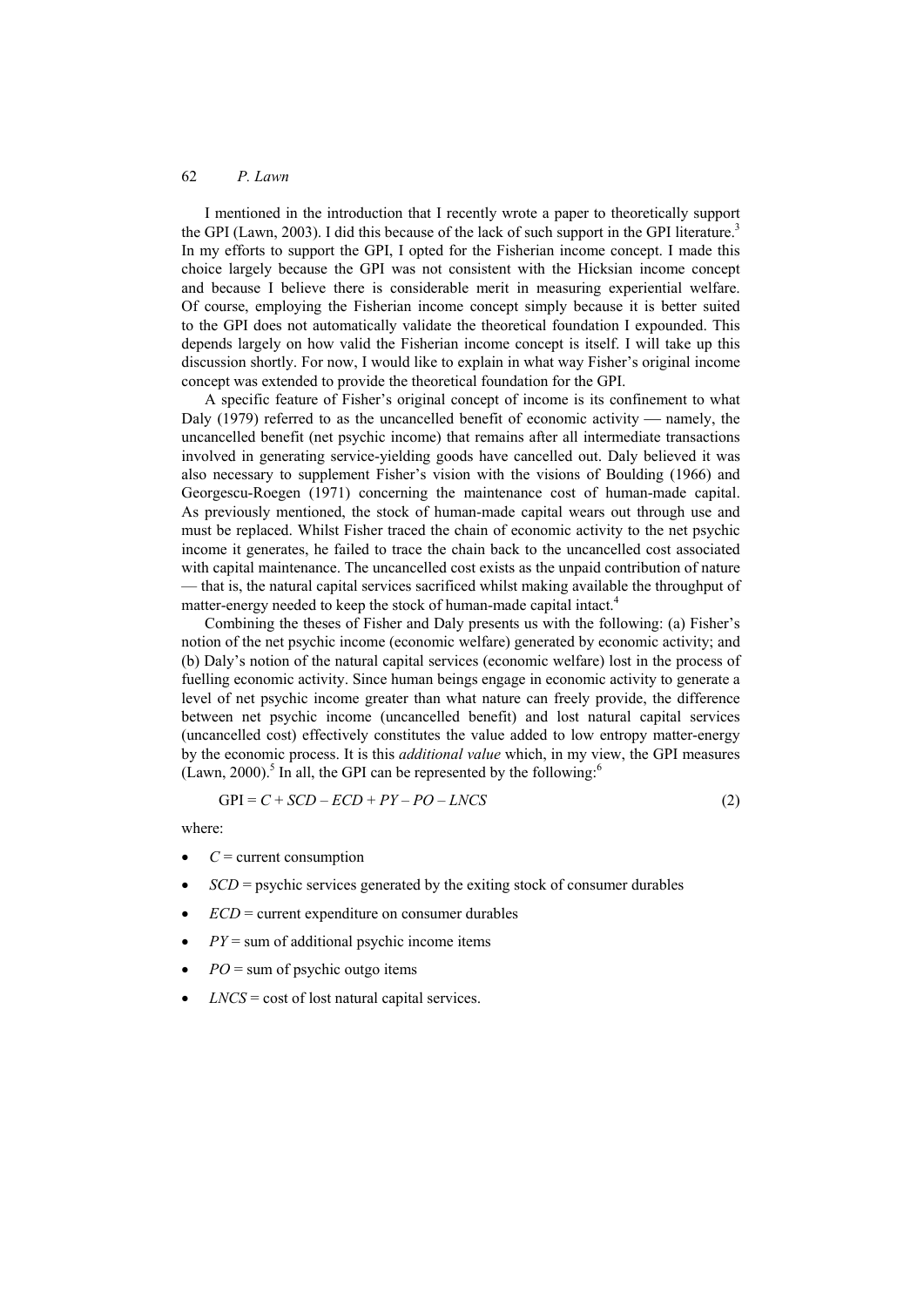*Response to "Income, sustainability and the 'microfoundations' of the GPI"* 63

#### **3 Harris's central criticism of the GPI**

Although Harris is critical of a number of aspects related to the GPI, his central criticism concerns the supposed failure of the GPI to say anything about the sustainability of a nation's economy. To aid his critique, Harris (pp.9 and 10) asks the reader to imagine the hypothetical mechanical devices needed to measure Hicksian national income (NNP) and Fisherian national income (GPI). In the case of the GPI, Harris suggests that psychic flows would simply be recorded as they flew by (i.e., as they were currently being experienced) and quantified in terms of some metric, such as utility. As such, the hypothetical device would be no more sophisticated than a meter which measures and nets out the flows of psychic outgo from the flows of psychic income to arrive at a measure of net psychic income.

On the other hand, Harris argues that the device designed to measure Hicksian income would be far more complex since it would measure current consumption as well as make adjustments to incorporate the impact of current consumption on future consumption possibilities. Thus, while the device used to measure the GPI would ignore the impact of current activities on service-generating capital, an appropriate recalibration function would be a central feature of the Hicksian device. As a consequence, Harris (p.10) contends that the GPI "says nothing about what might happen to consumption in the future."

What Harris is effectively saying is that the GPI fails to satisfy Hicks' central criterion. Since it is broadly accepted that appropriate national income calculations should indicate how much a nation can currently consume or experience without impoverishing itself, Harris's assertion suggests that the GPI is an inadequate income candidate or, at the very best, is an inferior measure of income to NNP.

#### **4 Response to Harris's central criticism**

Before I say something about whether the GPI contains sustainability information, may I begin by saying that the GPI was never intended to be a sustainability indicator. This is despite the emphasis placed by GPI advocates on 'thresholds' and the implication that the GPI contains sustainability information within it because it has evolved from the previously named Index of Sustainable Economic Welfare (ISEW).<sup>7</sup> I'll have more to say on this soon.

We have already seen that the calculation of the GPI includes a deduction for the uncancelled cost of economic activity which, as Equation (2) indicated, was equivalent to the cost of lost natural capital services. Apart from accounting purposes, deducting the uncancelled cost of economic activity is important for another reason. Ecological economists believe that natural capital and human-made capital are complements, not substitutes (Daly, 1996; Lawn, 1999 and 2004). Moreover, while natural capital is required in order for human-made capital to exist, the opposite doesn't hold true (i.e., iron ore is required to manufacture producer goods constructed from steel, but timber mills are not required for forests to exist). Ecological economists therefore believe that natural capital, along with human-made capital, must be kept intact to sustain the net psychic income generated by the economic process. Since the cost of lost natural capital services is effectively equal to the cost of natural capital depletion, subtracting the former when calculating the GPI means at least some of the impact of present activities on future well-being is being accounted for. Whether the GPI accounts for the full impact is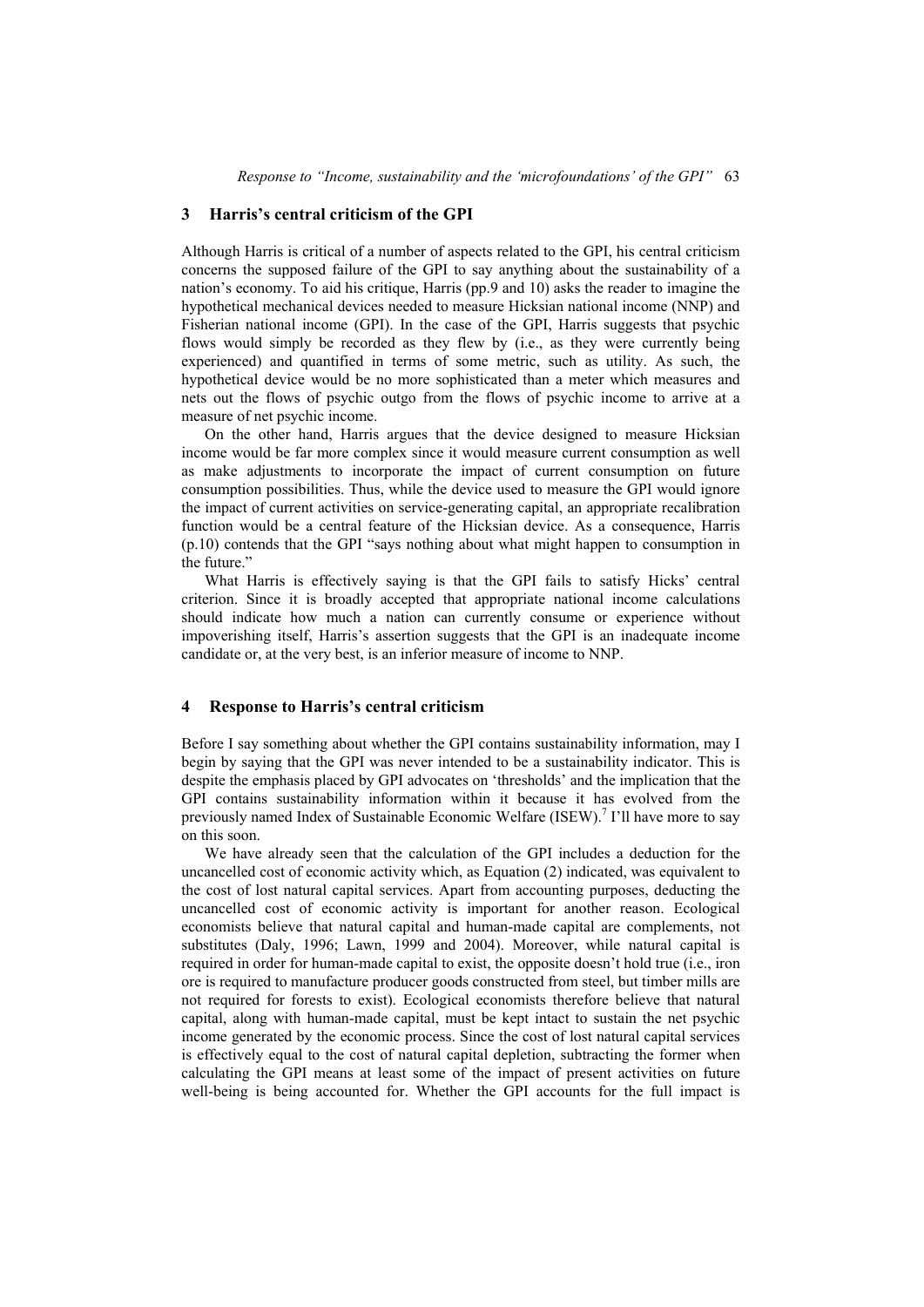another matter, and this will be investigated later in the paper. However, it is incorrect to say that the GPI, as an extension of Fisher's concept of income, "says nothing" about what might happen to future welfare possibilities.

Given the doubts surrounding the GPI, it is worth investigating how well NNP satisfies Hicks' central criterion. As it turns out, NNP fares quite poorly. There are various reasons for this. Firstly, NNP conflates human-made capital and natural capital. As just mentioned, the two forms of capital are inadequately substitutable and this applies even if we confine the analysis to production possibilities and ignore altogether the critical waste assimilative and life-support services provided by natural capital. Thus, keeping the combined stock of capital intact (i.e., ensuring  $\Delta K = 0$ ) does not guarantee a sustainable consumption flow. The following is a good demonstration of this. Imagine a nation which kept a combined stock of capital intact over a series of accounting periods. Every element of the stock remained unchanged except for fish stocks, which steadily declined; and the number of fishing boats, which steadily increased (the latter offsetting the former). Imagine, also, that the nation's consumption of fish constituted a non-trivial share of its total consumption and its total consumption had remained unchanged but only because: (a) the increased number of fishing boats (increased effort) had overcome the increased difficulty in catching fish (fewer fish caught per unit of effort); and (b) the fish population had not yet collapsed but was on the verge of doing so. This nation's NNP would remain unchanged over the period despite the impending fall in consumption. Hicks' central criterion has clearly been violated but would appear to have been satisfied according to the nation's NNP.

Secondly, the complementarity between human-made capital and natural capital exposes the myth that human-made capital is directly convertible into consumption goods. Apart from the fact that natural capital is required for human-made capital to exist, additional low entropy matter-energy, which can only be sourced from natural capital, is required to generate the consumption goods of the future. Hence, the statement by Weitzman (1976, p.156) that "investment must be treated as an intermediate good in a multiperiod system whose final products are the various consumptions of different years" only holds true if sufficient quantities of complementary forms of natural capital remain available (e.g., fish stocks to support fishing boats). That Weitzman and others (e.g., Hartwick, 1977 and 1994; Solow, 1986; Hamilton, 1994) have concluded that NNP approximates Hicksian national income is due principally to the use of Cobb-Douglas production functions in many of the analytical models which falsely assumes an elasticity of substitution of one between low entropy resources (natural capital) and human-made capital.<sup>8</sup> Manipulation of a production function obeying the first and second laws of thermodynamics reveals that the elasticity of substitution between these two forms of capital is always less than one (Lawn, 2004).

Finally, even if an expanding stock of human-made capital could for some time offset the impact of declining natural capital, Asheim (1994) has shown that an equilibrium competitive trajectory that distributes utility in favour of generations in the near future perversely increases the relative price of human-made capital. This results in a higher valuation of investment in human-made capital relative to the depletion of natural capital. As a consequence, measured NNP exceeds the maximum sustainable flow of utility. I would add that the lack of understanding in relation to the minimal substitutability of human-made capital for natural capital probably further distorts the relative prices of the two forms of capital, particularly in futures markets, and only accentuates the disparity between the maximum sustainable flow of utility and measured NNP.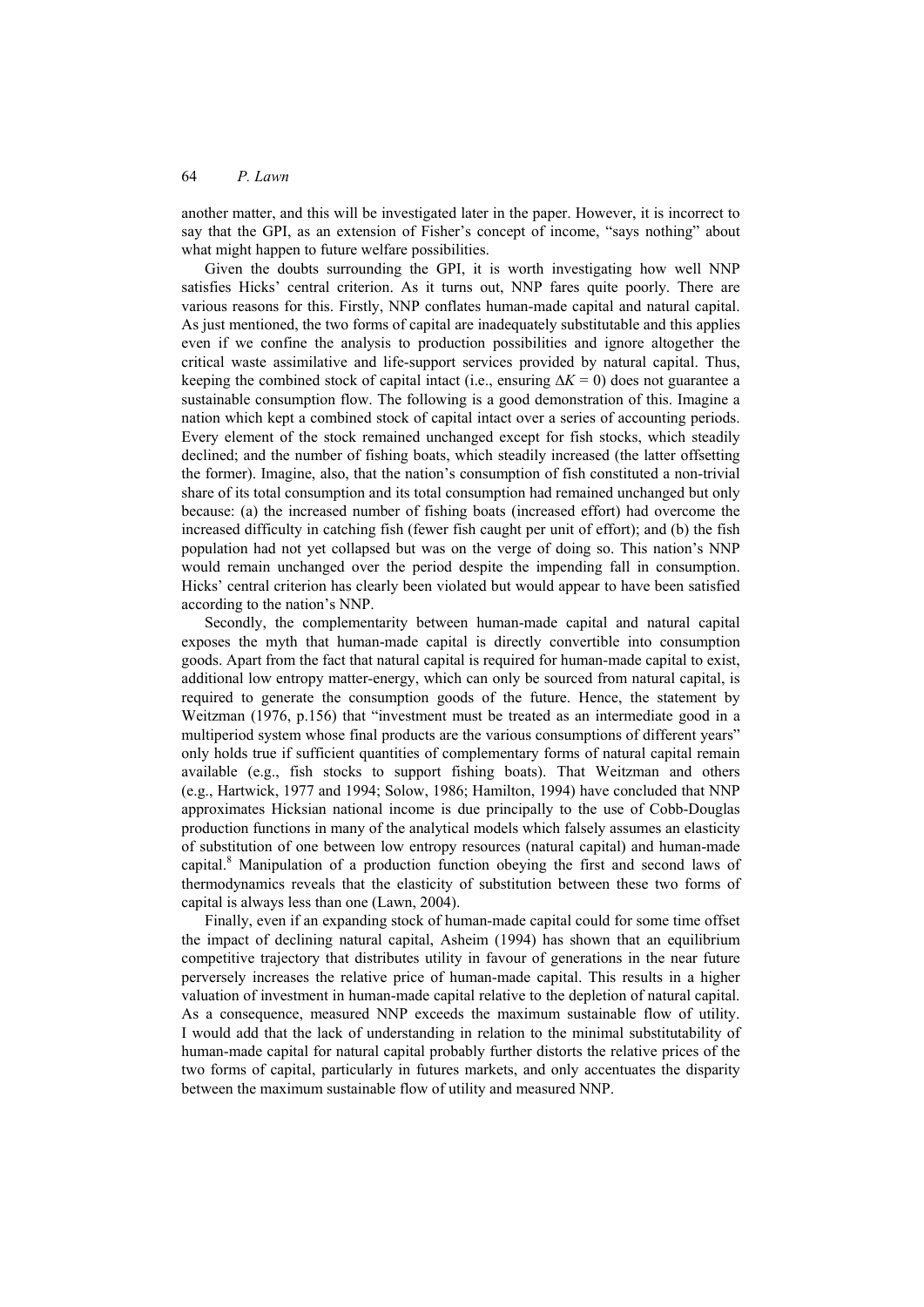To some extent, the GPI overcomes the problems associated with conflating humanmade capital and natural capital by ignoring the greater part or the entire change in the stock of human-made capital.<sup>9</sup> On the downside, the failure to include changes in the stock of human-made capital casts doubt as to whether the GPI satisfies Hicks' central criterion. It therefore potentially weakens the theoretical case for the GPI.

In order to compare the ability of the GPI and NNP to satisfy Hicks' central criterion, let us consider how the circumstances associated with a number of hypothetical events would be represented by Equations (1) and (2). To simplify matters, let us assume the following:

- there are no new discoveries of non-renewable resources
- productivity gains apply equally to the production of new producer and consumer goods
- at all times, *SCD = ECD* and *PY = PO*.

The latter assumption means that the GPI equation reduces to:

$$
GPI = C - LNCS \tag{2a}
$$

The following is assumed to exist at year *Y*<sub>0</sub>:

- $C_0 = 500$
- human-made capital  $(Kh_0) = 200$
- natural capital  $(Kn_0) = 1,000$
- total capital  $(K_0) = Kh_0 + Kn_0 = 1,200$

#### *Example # 1*

In the first case, both human-made capital and natural capital remain unchanged in year *Y*<sub>1</sub> as does the consumption level. That is:

- $C_1 = 500$
- human-made capital  $(Kh_1) = 200$
- natural capital  $(Kn_1) = 1,000$  (i.e., *LNCS* = 0)
- total capital  $(K_1) = Kh_1 + Kn_1 = 1,200$
- $\Delta K = 0$
- there has been no productivity increase

The two accounting identities are:

- $NNP = 500$
- $GPI = 500$

As can be seen, NNP and the GPI are of the same value. But do they both represent sustainable consumption/welfare? In both instances, they may not. Although humanmade capital and natural capital have remained intact, sustainability still depends on what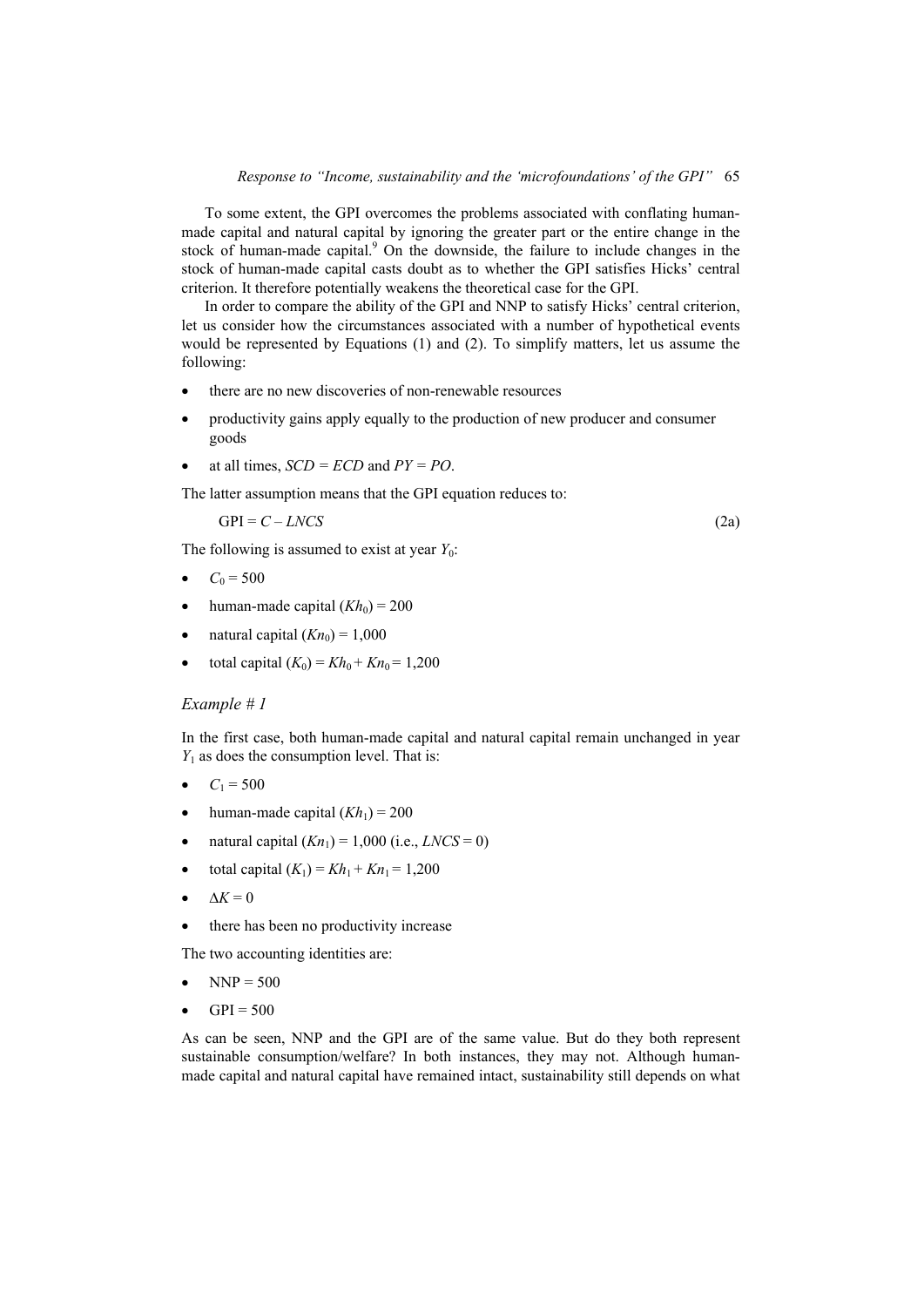form of natural capital is being exploited. If it is entirely a renewable resource, the consumption/welfare level is sustainable. If at least some of the natural capital utilised is a non-renewable resource, the constancy of natural capital implies that some additional renewable natural capital has been cultivated to replace it. Provided the cultivated resource is a perfect substitute for the non-renewable resource, the consumption/welfare level is again sustainable. However, if some of the non-renewable resource being utilised is non-substitutable, the consumption/welfare level is not sustainable.

I should point out that the GPI, like NNP, does not differentiate between different types of natural capital and would not reveal the unsustainability of the latter example. Overall, the GPI and NNP fail to satisfy Hicks' central criterion when economic activity involves the exploitation of non-renewable resources with no known renewable resource substitutes.

#### *Example # 2*

In the second case, human-made capital rises in year  $Y_1$  by the same amount that natural capital declines. The consumption level remains unchanged. That is:

- $C_1 = 500$
- human-made capital  $(Kh_1) = 250$
- natural capital  $(Kn_1) = 950$  (i.e., *LNCS* = 50)
- total capital  $(K_1) = Kh_1 + Kn_1 = 1,200$
- $\Delta K = 0$
- there has been no productivity increase

The two accounting identities are:

- $NNP = 500$
- $GPI = 450$

This second case represents the fishing boat/fish stocks example I referred to earlier. While NNP again equals 500, the GPI equals 450. Since NNP conflates human-made capital and natural capital and there is no productivity increase (i.e., there is a straight conversion of overexploited natural capital into additional human-made capital), NNP overstates the sustainable consumption/welfare level. In other words, there is more human-made capital available for future production but there is insufficient natural capital to provide the low entropy resource flow required to generate a future consumption level of 500.

Interestingly, it is the GPI, not NNP, which satisfies Hicks' central criterion in this case (i.e., indicates the deleterious impact of current actions on future consumption/ welfare).

### *Example # 3*

On this occasion, both human-made capital and natural capital remain unchanged in year *Y*1. However, the consumption level increases. That is: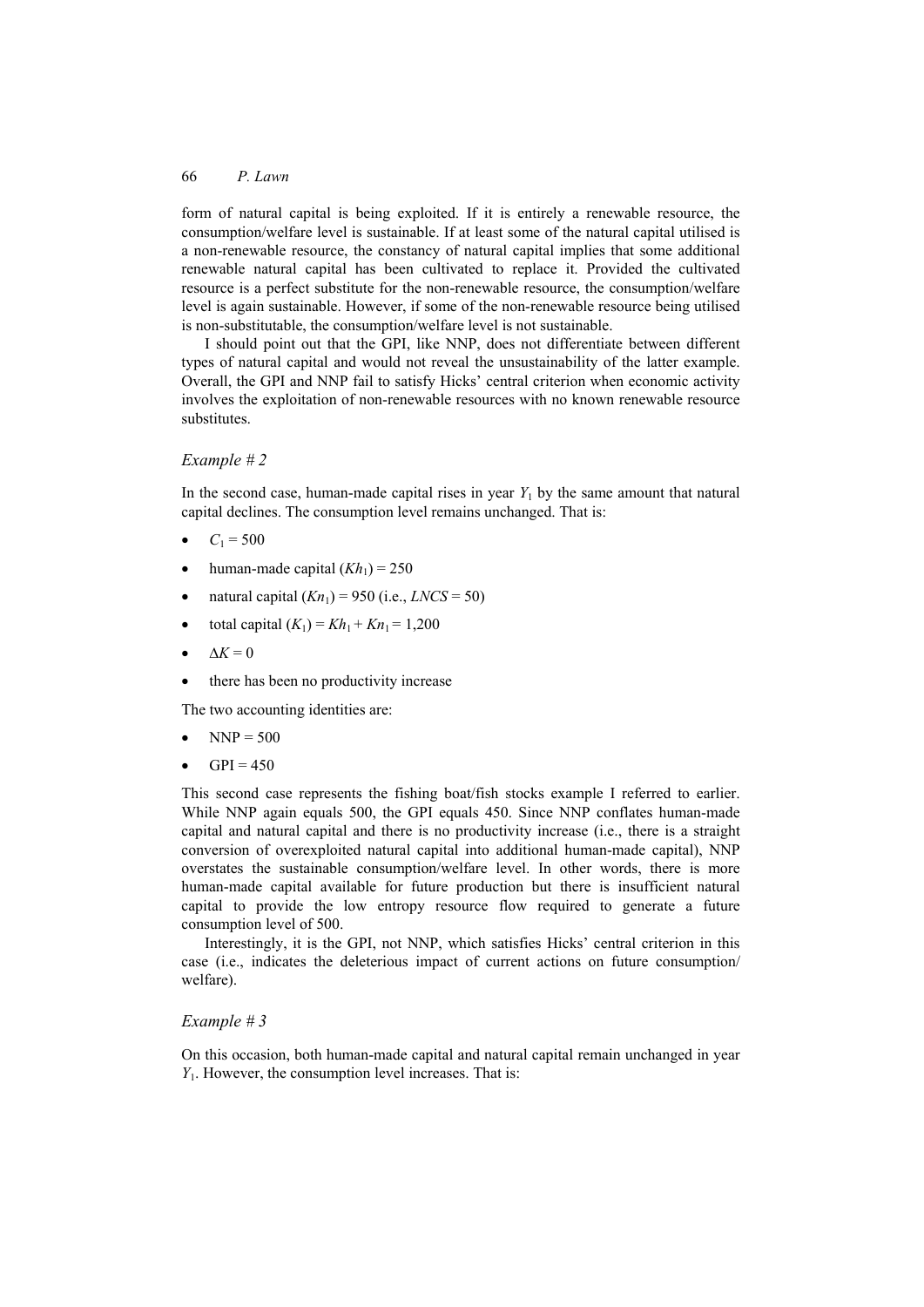- $C_1 = 550$
- human-made capital  $(Kh_1) = 200$
- natural capital  $(Kn_1) = 1,000$  (i.e., *LNCS* = 0)
- total capital  $(K_1) = Kh_1 + Kn_1 = 1,200$
- $\Delta K = 0$
- there has been a productivity increase

The two accounting identities are:

- $NNP = 550$
- $GPI = 550$

The increase in productivity has enabled the consumption level to rise in  $Y_1$  without having to reduce the stock of either form of capital. A productivity rise of this nature can emerge in the form of: (a) an increase in the productivity of human-made capital (i.e., more goods can be produced from the same low entropy resource flow); and/or (b) an increase in the productivity of renewable natural capital (i.e., more goods can be produced from a larger sustainable resource flow made possible through better renewable resource management).

Whether the value of 550 for both NNP and the GPI is sustainable depends, again, on what form of natural capital is being exploited. Once more, if it is entirely a renewable resource, the consumption/welfare level is sustainable. However, if there is some reliance on non-renewables and a portion of it is non-substitutable, a consumption/welfare level of 550 is unsustainable. Because there has been a productivity increase, the sustainable consumption/welfare level may still be more than the 500 units in year  $Y_0$  (i.e., be between 500 and 550). But if a considerable quantity of a non-substitutable, nonrenewable resource has been utilised, it is possible, despite the productivity increase, for sustainable consumption/welfare to be less than 500.

Whether both indicators satisfy Hicks' central criterion depends on the circumstances regarding the type of natural capital being exploited and the existence of substitution possibilities between renewable and non-renewable resources. Overall, neither indicator fares better than the other in this hypothetical example.

#### *Example # 4*

In the fourth example, human-made capital rises in year  $Y_1$  and natural capital remains unchanged. The consumption level is also unchanged. That is:

- $C_1 = 500$
- human-made capital  $(Kh_1) = 250$
- natural capital  $(Kn_1) = 1,000$  (i.e., *LNCS* = 0)
- total capital  $(K_1) = Kh_1 + Kn_1 = 1,250$
- $\Delta K$  = 50
- there has been a productivity increase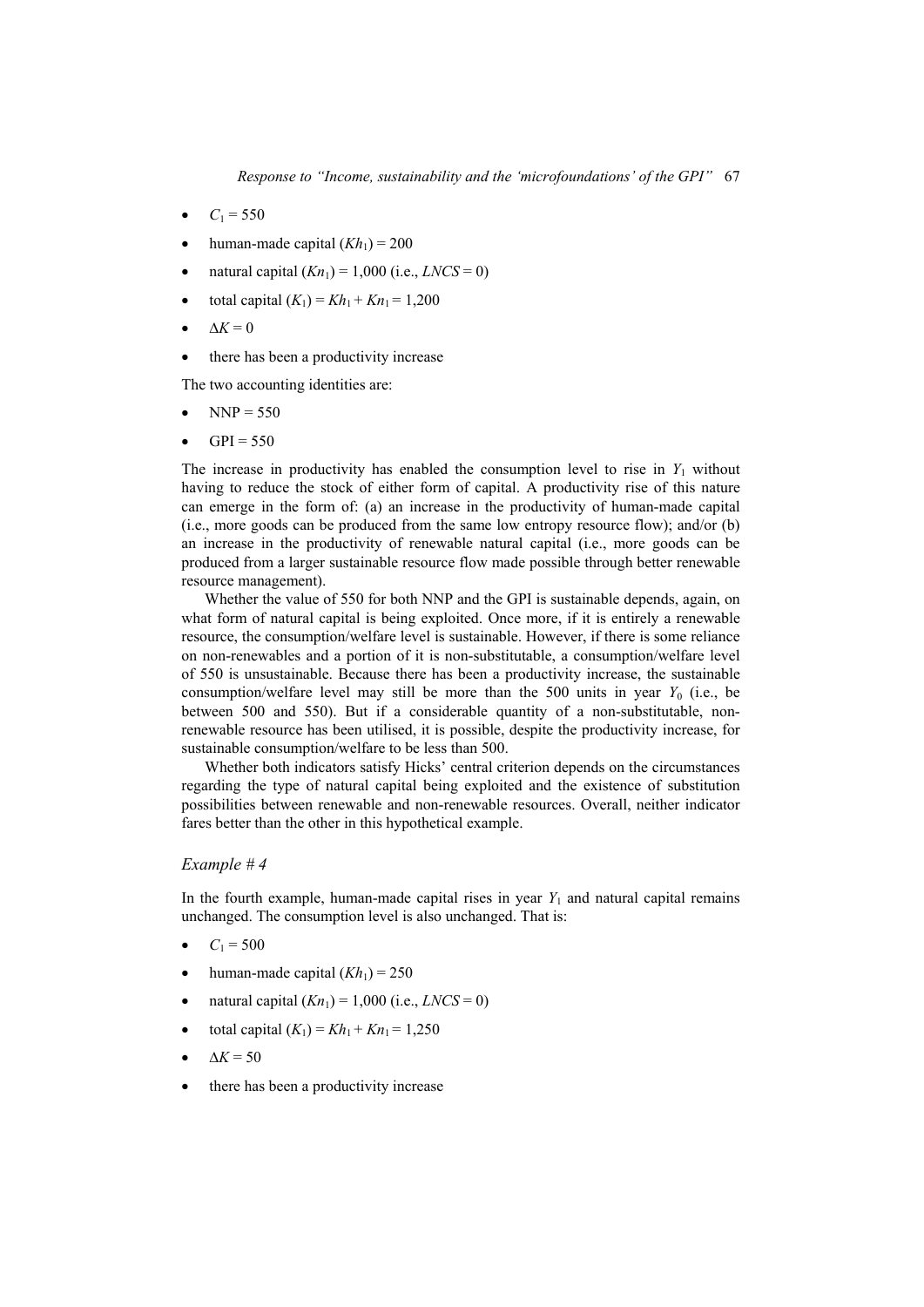The two accounting identities are:

- $NNP = 550$
- $GPI = 500$

Not unlike the previous example, there has been a productivity increase. However, it is not the current consumption level which has been augmented but the stock of human-made capital (i.e., the potential to increase future consumption). Because the GPI ignores any changes in the stock of human-made capital, it has a lower value than NNP.

Without repeating myself too much, whether the value of 550 for NNP is sustainable will once more depend on the circumstances regarding the type of natural capital being exploited and substitution possibilities between renewable and non-renewable resources. If the sustainable consumption level is something between 500 and 550, NNP will overstate sustainable consumption/welfare but the GPI will understate it. A sustainable consumption level of less than 500 (where a considerable quantity of a non-substitutable, non-renewable resource has been utilised) will result in both indicators overstating sustainable consumption/welfare.

Irrespective of what the sustainable consumption level is, there will obviously be a disparity between what NNP and the GPI measure. What will this disparity represent? It will represent the failure of the GPI to incorporate the additional productive capacity of the economy by not including changes in the stock of human-made capital. It is this failure which forms the basis for Harris's central criticism of the GPI.

#### *Example # 5*

In this particular case, consumption rises in year *Y*1, human-made capital remains unchanged, and natural capital declines. That is:

- $C_1 = 550$
- human-made capital  $(Kh_1) = 200$
- natural capital  $(Kn_1) = 950$  (i.e., *LNCS* = 50)
- total capital  $(K_1) = Kh_1 + Kn_1 = 1,150$
- $\Delta K = -50$
- there has been no productivity increase

Our two accounting identities are:

- $NNP = 500$
- $GPI = 500$

With no productivity gain from  $Y_0$  to  $Y_1$ , the increase in consumption arises merely from the overexploitation of natural capital. Because the GPI accounts for the depletion of natural capital, its value is the same as NNP. Again, whether a value of 500 constitutes the sustainable consumption/welfare level depends on the natural capital being exploited and substitution possibilities.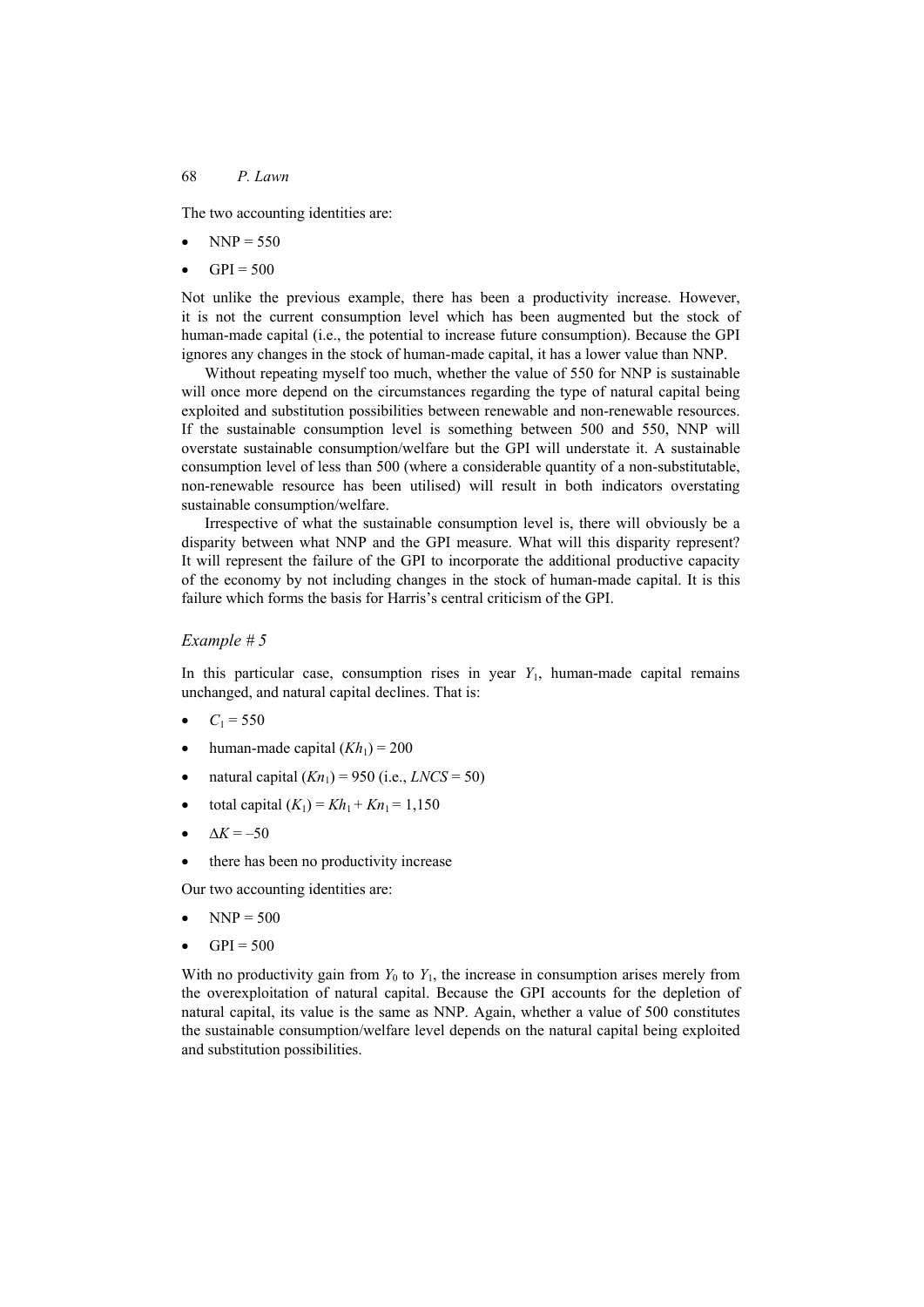Let's assume that only renewable natural capital is being exploited. One could be excused for thinking that 500 is the sustainable consumption/welfare level. But is it? Since there is less natural capital at the end of year  $Y_1$ , this amounts to a reduction in the sustainable resource flow available for future production. In effect, the productive capacity of the economy has diminished. Like example  $\# 2$ , the sustainable consumption level will have now fallen to something akin to 450. In these circumstances, NNP and the GPI will overstate sustainable consumption/welfare despite their calculation involving a deduction for natural capital depletion.<sup>10</sup>

#### *Example # 6*

In the final case, consumption rises in year *Y*1, human-made capital declines, and natural capital remains unchanged. That is:

- $C_1 = 550$
- human-made capital  $(Kh_1) = 150$
- natural capital  $(Kn_1) = 1,000$  (i.e., *LNCS* = 0)
- total capital  $(K_1) = Kh_1 + Kn_1 = 1,150$
- $\Delta K = -50$
- there has been no productivity increase

Our two accounting identities are:

- $NNP = 500$
- $GPI = 550$

This final example is very similar to the previous example except the form of capital being sacrificed to augment current consumption is human-made capital rather than natural capital. Not unlike example # 4, the GPI has a different value than NNP because the change in the stock of human-made capital is ignored in the calculation of the GPI. Again, it is this omission which Harris is critical of. As for whether the value of 500 for NNP amounts to a sustainable consumption level, all the issues previously mentioned apply once more.

There is, however, a slight difference between this situation and the circumstances surrounding example # 5. Let's assume that only renewable natural capital is being exploited. Since the stock of natural capital has remained intact, the sustainable resource flow is unchanged. The opportunity therefore still exists to rapidly restore the stock of human-made capital to its previous level of 200. This would reinstate the economy's productive capacity and allow consumption to return again to 500 units. In direct contrast, the lower resource flow resulting from the depletion of natural capital in example # 5 means that consumption is reduced to 450 units until such time as renewable natural capital is increased to its original level of 1,000. Given the slow growth rates of renewable resources, this will take some considerable time. In the meantime, the reduced resource flow will not only restrict the consumption level, it will limit the nation's ability to maintain its stock of human-made capital.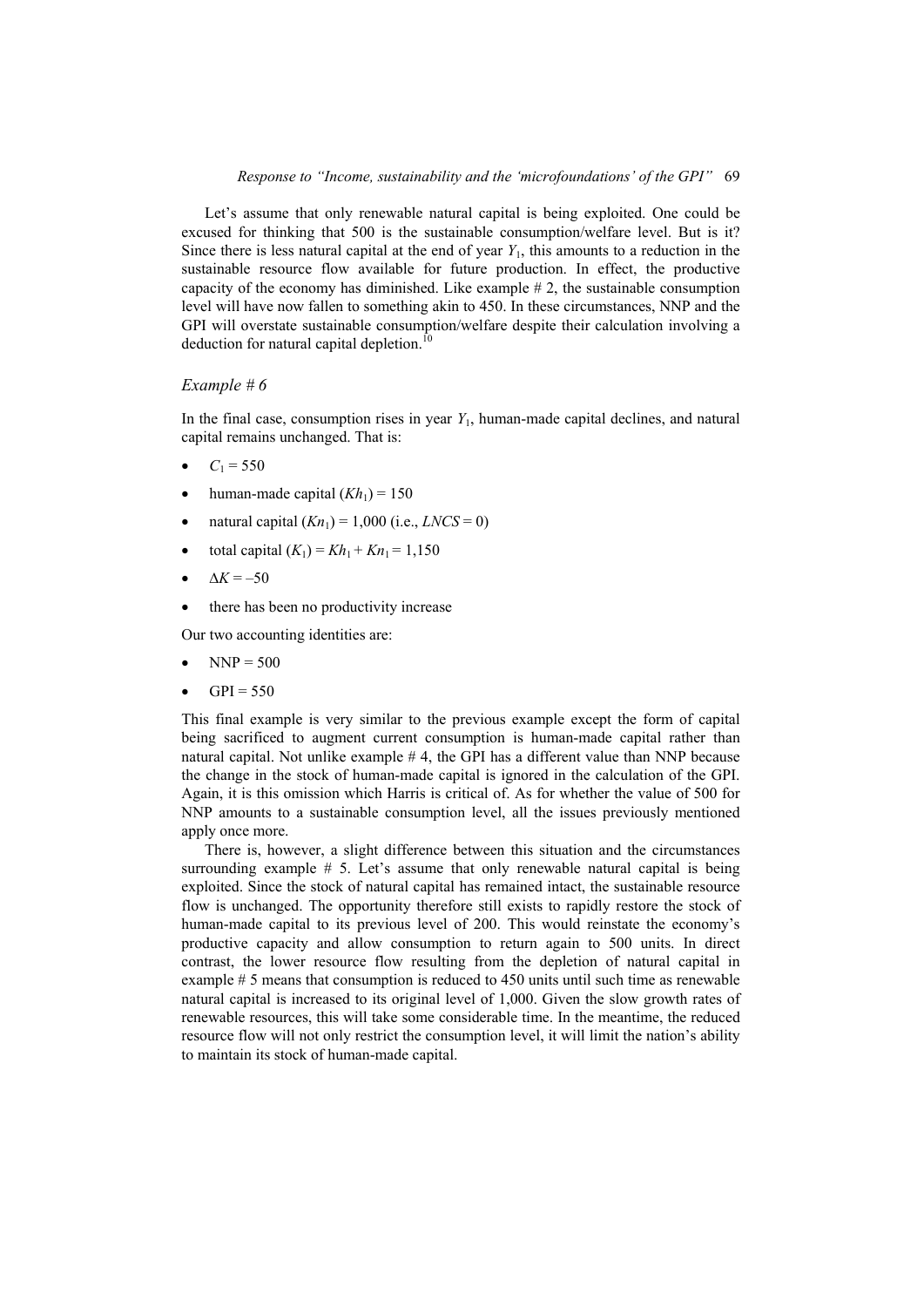This discrepancy clearly demonstrates the critical nature of natural capital — whilst human-made capital is necessary to produce consumption goods, it is useless unless supported by sufficient quantities of complementary forms of natural capital. And while the drawing down of human-made capital reduces a nation's ability to consume in future years, the economy's productive capacity can be reinstated quite rapidly provided natural capital is kept intact. If natural capital is being liquidated, there is no guarantee at all of restoring productive capacity regardless of how much human-made capital has been accumulated in the past. This situation is made worse if the nation in question is heavily reliant upon non-renewable resources which happen to be devoid of renewable resource substitutes.

What can we conclude from these hypothetical examples? At best, NNP is only a marginally more superior indicator of sustainability than the GPI. NNP has the advantage of including changes in human-made capital; however, an increase in the stock of humanmade capital only represents an increase in future consumption possibilities if it is both productivity-induced (i.e., its accumulation has not involved the sacrifice of natural capital) and productivity-enhancing (i.e., its accumulation enables more consumption goods to be produced from a given natural resource flow). Since the addition of any net rises in human-made capital is likely to include straight conversions of natural capital to human-made capital, NNP will almost certainly overstate sustainable consumption. And while the GPI avoids the problems associated with the conflation of human-made and natural capital by omitting changes in human-made capital altogether, it fails to incorporate any productivity gains that would otherwise indicate a boost to future consumption possibilities.

That is not to say that the GPI ignores productivity gains completely since any portion of a rise in current consumption caused by an increase in productivity is fully reflected in the GPI by a rise in the consumption item (see example # 3). Only future consumption possibilities are ignored (see example  $# 4$ ). As far as being able to indicate the reduction in future consumption possibilities that may arise from a reliance on non-renewable resources with no known renewable resource substitutes, both the GPI and NNP are deficient.

It would seem, therefore, that an important issue requiring resolution is whether a measure of income should principally capture experiential welfare or indicate if an economy is on a sustainable path. I pose this choice if only because the above exercises demonstrate that a measure of income cannot achieve both. And while I don't believe that income should completely overlook the impact of current actions on future welfare possibilities, it will never be possible to design a measure of income that fully satisfies Hicks' central criterion. For this reason, I believe indicators of sustainability are best left to measures of wealth, or better still, individual measures of human-made and natural capital given their complementarity. Indeed, I would go further and argue that natural capital should be further separated into renewable resources, non-renewable resources, and critical natural capital, such as vital ecosystems.<sup>11</sup> Comparisons of a nation's ecological footprint and biocapacity would also be of great value in this regard (Wackernagel et al., 1999).

Of course, it will be claimed that NNP is already a measure of wealth. It is, in fact, a 'wealth-like' measure, but not a true measure of wealth because it includes present consumption (Boulding, 1962).<sup>12</sup> What a nation consumes today is not part of its current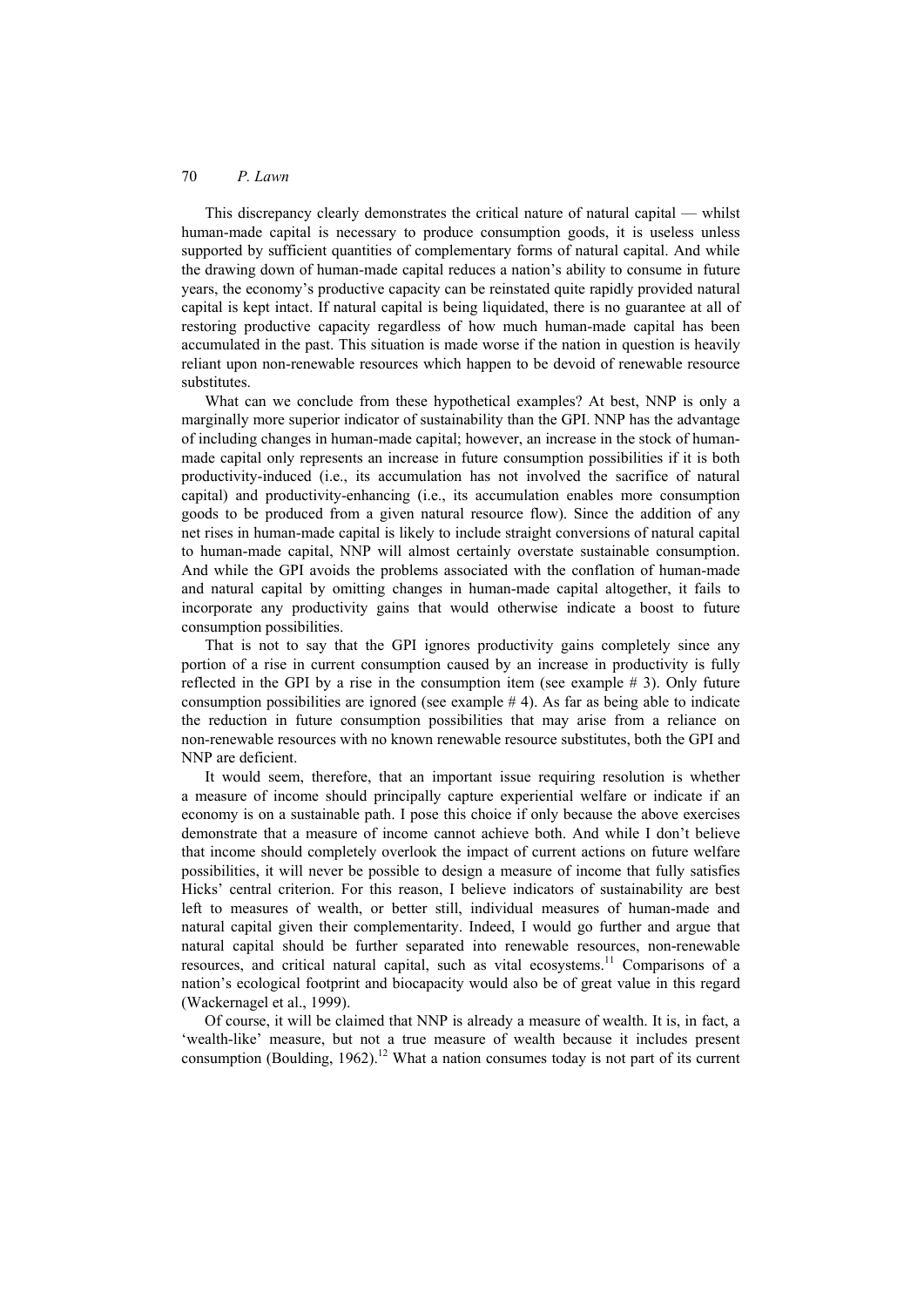wealth even though it contributes to its current welfare. Wealth is what remains following consumption that can be passed on over time. But, importantly, future consumption possibilities locked up in current wealth are not part of a nation's current welfare.

Overall, if an improved economic indicator of sustainability is desired, we would be better served by the expression  $\Delta K$ , not  $C + \Delta K$ . Something equivalent to  $\Delta K$  commonly referred to as Genuine Savings (GS) — is now being calculated to assess the sustainability of nations (see Pearce and Atkinson, 1993; Hamilton, 1994 and 2003; Pearce et al., 1996; Hamilton and Clemens, 1999; Hamilton, 2003). The GS is an improvement on NNP, but it also suffers from the conflation of human-made and natural capital and issues concerning the use of non-renewable resources.

I personally believe that income should be biased towards experiential welfare with some incorporation of the impact of current activities on future welfare possibilities. As it is, the GPI already includes the impact of natural capital depletion but should, on reflection, also include changes to future welfare possibilities brought about productivity gains embodied in newly created human-made capital. However, all income measures should be supplemented by more appropriate sustainability indicators which, in the case of natural capital, ought to be based on biophysical assessments and the capacity of resource stocks to generate a sustainable resource flow.

Being a GPI supporter myself, I have not leaned towards measures of experiential welfare simply to justify the GPI. I frankly believe that knowing what level of welfare is currently being experienced is valuable information. Also, despite considerable room for improvement, I believe the GPI already enables us to measure experiential welfare with some degree of accuracy. At the same time, no measure of income will ever come close to reflecting future welfare possibilities. Why sacrifice the opportunity to capture experiential welfare by attempting to satisfy a criterion better indicated by measures of wealth/capital?

Finally, and this might best validate the extended version of Fisher's concept of income and the theoretical foundation supporting the GPI, I believe the GPI in its present form already has the capacity to warn us of impending unsustainability. How? Ecological economists have for some time been distinguishing between an *optimal macroeconomic scale* and a *maximum sustainable scale*. The latter relates directly to the ecological sustainability of economic systems. That is, the maximum sustainable scale is a point beyond which further growth of an economy requires a throughput of matter-energy that cannot be ecologically sustained (i.e., exceeds the regenerative and waste assimilative capacities of the ecosphere). The optimal macroeconomic scale constitutes a point beyond which the additional benefits of growth are exceeded by the additional costs — an inevitable outcome given the applicability of the principles of diminishing marginal benefits and increasing marginal costs in a finite world subject to the first and second laws of thermodynamics and where human beings possess a limited physiological capacity to experience well-being. Growth beyond the optimal scale is significant because it leads to a decline in the economic welfare generated by the economic process.

Should the pursuit of GDP growth continue, ecological economists believe the optimal macroeconomic scale will be surpassed prior to reaching the maximum sustainable scale. In other words, growth will be rendered 'uneconomic' well before it becomes ecologically unsustainable. Because the GPI involves having to subtract the uncancelled costs of economic activity from the uncancelled benefits, it is ideally suited to indicate whether the growth of an economy is economic or uneconomic. For example, if both the GPI and real GDP are rising, this suggests that the marginal benefits of growth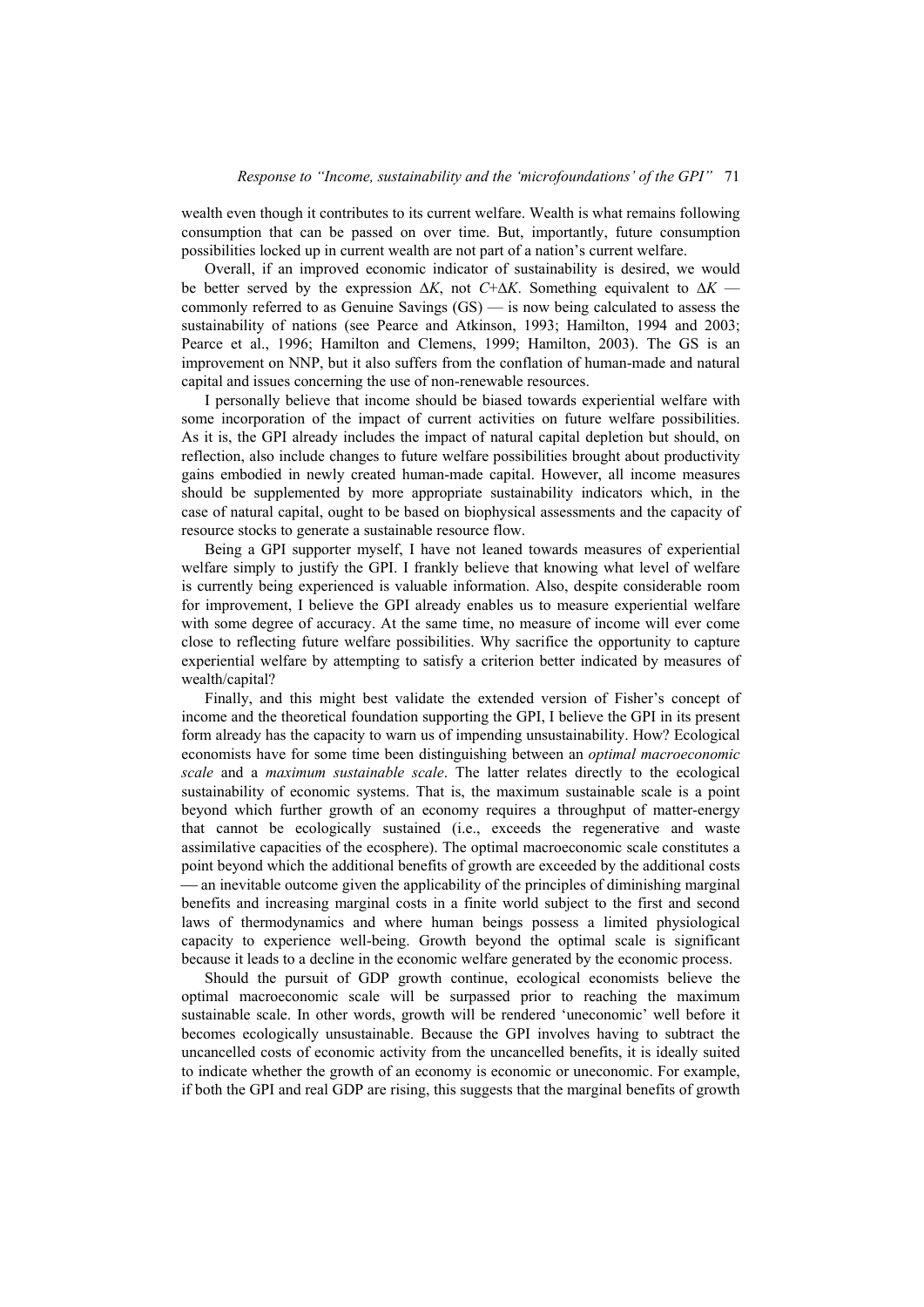are greater than the marginal costs and that growth is economic. However, if the GPI abruptly declines while real GDP continues to rise, this suggests that marginal costs have exceeded the marginal benefits and that growth has become uneconomic. Given that the optimal scale will be surpassed before the maximum sustainable scale is reached, a sudden fall in the GPI indicates that the economy is perhaps only a decade or so away from becoming unsustainable. It is interesting to note that the GPI of the USA and a number of European countries began to decline in the late 1960s/early 1970s about a decade prior to their respective ecological footprints exceeding their biocapacity (Wackernagel et al., 1999).

In all, the ability of the GPI to warn us of impending unsustainability comes not from satisfying Hicks' central criterion, but by comparing the benefits and costs of growth i.e., the experiential welfare gained from economic activity less the experiential welfare lost from sacrificing the natural capital services necessary to fuel the economic process. Of course, being able to signal impending unsustainability doesn't mean that the GPI can inform us at what point an economy starts to exceed its maximum sustainable scale. That, as I have argued, requires appropriate wealth/capital measures.

Having said all this in favour of the GPI, there admittedly remains the issue of whether the various items that make up the GPI accurately reflect the benefits and costs of economic activity. Even if they do, it is still debatable as to whether a decline in the GPI reflects excessive growth, a grossly inefficient allocation of resources, a deteriorating institutional framework, and/or bad public policies. I'll have more to say about these aspects in the next section of the paper.

## **5 Response to some specific points raised by Harris**

Apart from the criticism directed at the GPI in relation to Hicks' central criterion, Harris raises a number of other key issues in his paper. In this section, I will respond to some of the main points that need to be addressed.

*Criticism* (*p.5*): Harris suggests that advocates of the GPI are motivated by the idea that the scale of economic development is (likely to be) unsustainable and that a crucial threshold  $\frac{di}{i}$  i.e., a point where economic systems cease to be ecologically sustainable  $\frac{di}{i}$ has already been passed. Harris continues by saying that GPI advocates are of the belief that sustainability measures in the neoclassical tradition fail to provide evidence of threshold-crossing whereas indicators grounded in the ecological economics paradigm, such as the GPI and the ecological footprint, are able to do so.

*Response*: This point has already been addressed to a large extent. It is an unfortunate fact that some GPI advocates have strongly promoted the GPI as a potential sustainability indicator and Harris is excused for believing that all GPI proponents think alike on this matter.<sup>13</sup> The great majority of GPI advocates — including myself — have never argued the case for the GPI along these lines.

I mentioned above that many ecological economists have made a clear distinction between the optimal macroeconomic scale and the maximum sustainable scale. Because the GPI separates the benefits and costs of economic activity, and thus says something about the economic/uneconomic nature of the economic process, it is growth beyond the optimal scale which the GPI is designed to reveal, not growth beyond a sustainability threshold (maximum sustainable scale). As already mentioned, measures of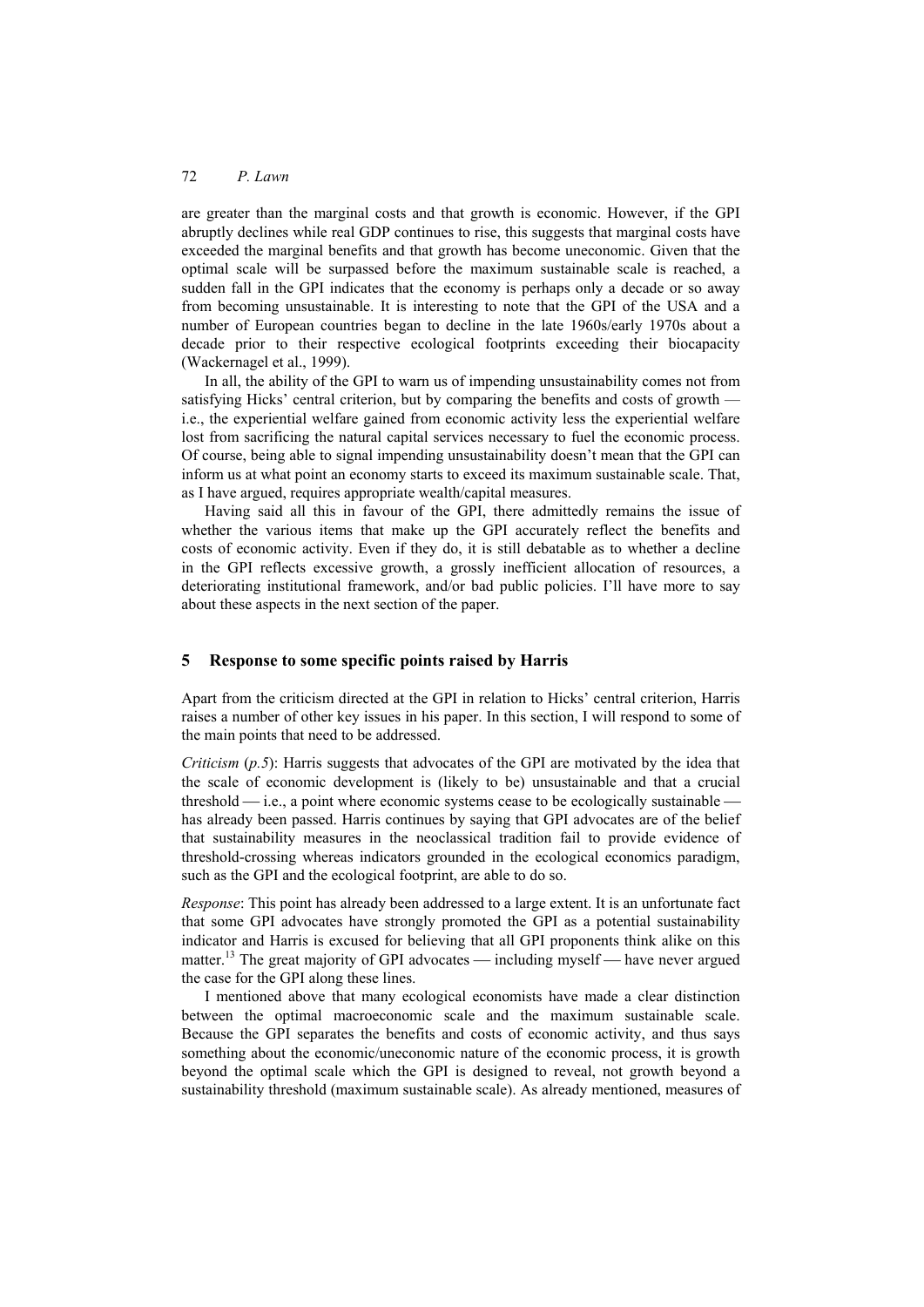capital/wealth or biophysical indicators, such as a comparison between a nation's ecological footprint and biocapacity, are better able to reveal something about the current scale of economic systems relative to the maximum sustainable scale.

Putting aside the difference in opinion as to what the GPI indicates, GPI advocates would unanimously agree that indicators in the neoclassical tradition fail to indicate when an economy has surpassed a sustainability threshold. For the ecological economists who believe the GPI is an indicator of economic/uneconomic growth, they would go much further and argue that neoclassical indicators fail to reveal anything about whether the scale of the economy has exceeded a 'desirability' threshold.

*Criticism* (*p.7*): Harris states that one of my key complaints about the Hicksian version of income is that it is a product-based measure and that Fisher's consumption-based focus is the preferred means of capturing income. Harris then goes on to say that I have neglected to recognise that Hicks' preferred measure of income is very much consumption-based.

*Response*: The previous section of the paper makes it quite clear that I recognise Hicksian income as a consumption-based indicator. Still, one can easily alter their tune having said something different in the past. I don't consider myself to be guilty of this. In the paper to which Harris refers (Lawn, 2003), I state Hicks' definition of income in terms of the maximum amount that can be consumed and then proceed to use this consumption-based definition to reveal the shortcomings of GDP as a measure of income. To be precise, I invite the reader to conduct a Hicksian examination of GDP by asking the following question: "Can a nation's entire GDP be *consumed* without undermining its ability to produce and *consume* the same GDP in the future?" (italics added).

However, I'd be dishonest if I denied referring to Hicksian income in my 2003 paper as something equivalent to a product-based measure. But I did this as a convenient means of differentiating Hicks' emphasis on the physical goods consumed from Fisher's emphasis on psychic income as the end purpose of economic activity. I still stand by the usefulness of this distinction given that Hicksian income, when valued in real terms (constant prices), is effectively based on the quantity of goods consumed irrespective of their content and genuine contribution to human well-being. Given there is no necessary correlation between the quantity of goods consumed and the psychic income generated, the Hicksian concept of income is, in my view, very much product-based.

*Criticism* (*p.8*): Harris suggests that the distinction between the physical (Hicksian) and experiential (Fisherian) doesn't really amount to a difference at all. That is, even if Hicksian income is product-based, the accounting result is the same in both cases.

*Response*: In practical terms, I agree with Harris since, as the hypothetical examples revealed, the value of the consumption item used to calculate the GPI is the same as the value of consumption expenditure used in the calculation of Hicksian national income. But this step is only performed because it is impossible to measure psychic income directly. Nevertheless, it is the experiential focus of Fisherian income that results in the GPI going well beyond consumption to include benefit and cost items that reflect the additional psychic income and psychic outgo aspects of the economic process (see Equation 2). Of course, this leaves open the question as to whether additional psychic income and psychic outgo factors ought to be included in a measure of national income. I believe they should, particularly if income is preferably based on experiential welfare. But even if income should incorporate Hicks' central criterion, the criterion itself implies an expectation of being "as well off" at the end of a period as at the beginning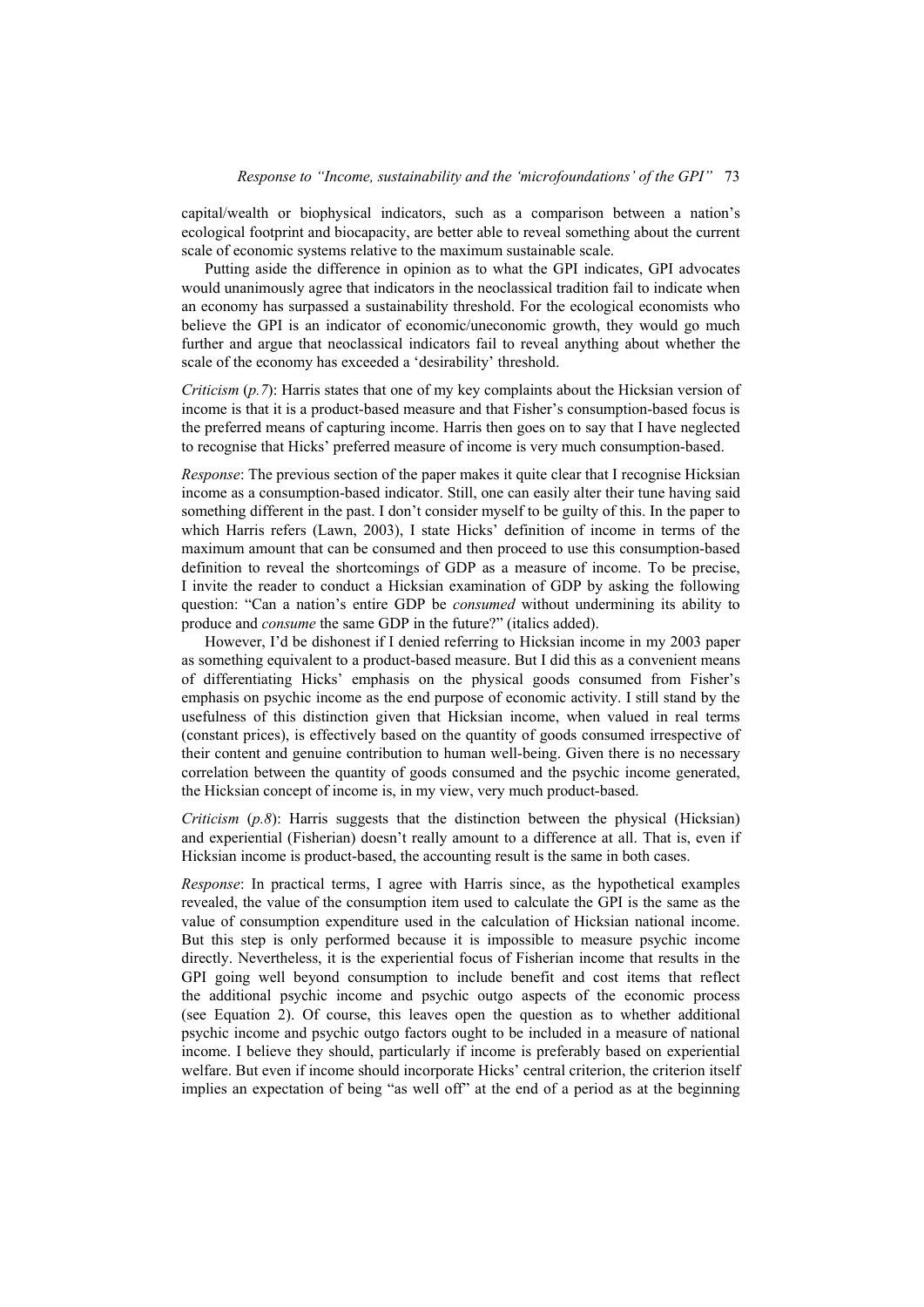(Hicks, 1946, p.172). If the present value of future consumption is the same as it was in the previous accounting period, are people "as well off" if they have worked more hours in an occupation they dislike in order to maintain their consumption levels? Clearly not. As such, confining income to consumption can only be justified if consumption alone constitutes the *summum bonum* of the economic process — something very few people would ostensibly agree with.

*Comment by Harris* (*pp.10-11*): At one particular point in the discussion, Harris refers to a steady-state setting characterised by a constant underlying stock of capital. Harris then asserts that, in such a setting, Fisherian income, Hicksian income, and national output would be identical.

*Response*: Harris does not, unfortunately, stipulate what he means by national output. If it is real GDP, the assertion is incorrect since to keep the stock of human-made capital intact, some portion of national output must be set aside to replace worn out producer goods. Hence, in a steady-state setting, GDP includes gross investment, which must be positive, whereas Hicksian income or NNP includes net investment, which would be zero. Real GDP must, therefore, be greater in magnitude than Hicksian income although it need not be larger than the GPI given the possibility of other psychic income items to far exceed psychic outgo items.

Harris also fails to inform us as to what he means by a steady-state stock of capital. Is it the stock of human-made capital (producer goods) or the combined stock of humanmade and natural capital? This is important given that a constant capital stock involving a rise in human-made capital to offset a decline in natural capital results in Hicksian income overstating sustainable consumption (hypothetical example # 2). Hicksian income is also higher than the GPI in this situation — hence the two measures of income are not necessarily the same in a steady-state milieu.

I should also add that when ecological economists refer to the steady-state, they separate human-made capital (economy) from natural capital (ecosphere).<sup>14</sup> Again, this is because of the complementarity between the two forms of capital. But more than having implications for income measurements, the complementary relationship between humanmade and natural capital provides, in part, the theoretical support for the ecological economic position on the unsustainability and uneconomic nature of continued growth. This, in turn, constitutes the motivation behind the establishment of the GPI (indicator of optimal macroeconomic scale) and the ecological footprint (indicator of maximum sustainable scale).

*Criticism* (*pp.11-12*): Harris invites the reader to consider a more dynamic setting plus what can be inferred from a time series of observations of the GPI, whether rising, flat, or declining. Given my preference for the Fisherian concept of income, Harris argues that I have interpreted a rise or decline in the GPI as a mere increase or decrease in "currently experienced economic welfare" with no reference as to what this means in terms of where an economy might be heading.

*Response*: As to my interpretation of the GPI as an indicator of "currently experienced economic welfare", it is worth reiterating that the value of the GPI is less than the *total* economic welfare being experienced because the economic welfare generated by economic activity (net psychic income) is reduced by the economic welfare lost as a consequence of sacrificing natural capital services.<sup>15</sup> The difference between the two is, as I mentioned before, an indicator of the value added to nature by the economic process.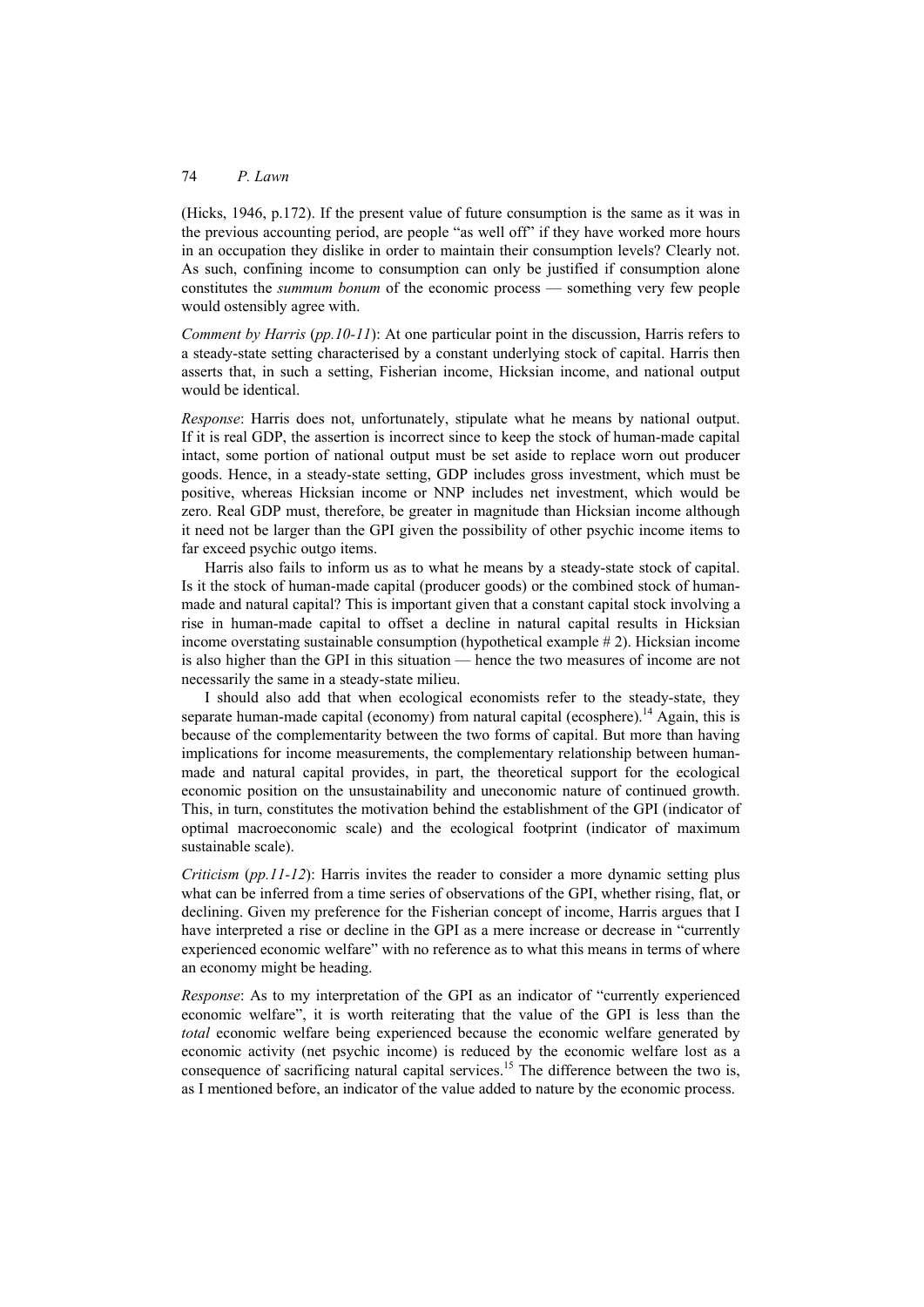With regards to what the GPI means in terms of the direction in which an economy is headed, I have already dealt with this in relation to the optimal macroeconomic scale and the impending unsustainability of the economy once the optimal scale has been exceeded. In sum, I believe it is incorrect to suggest that nothing can be interpreted from the GPI as to where the economy is headed.

*Criticism* (*p.14*): Harris is critical of the manner in which GPI advocates, by interpreting a decline in the GPI as evidence of growth beyond a desirable or optimal scale, make the giant leap from correlation to causation. In other words, GPI advocates are effectively guilty of saying "if the GPI is falling as real GDP continues to rise, then it follows that the GPI must be falling *because* real GDP continues to rise".

*Response*: When reporting on GPI results in my 2003 paper and elsewhere I have avoided saying that a decline in the GPI is always a *categorical* indication of an excessive scale of economic activity. Indeed, in Lawn (2007, Chapter 9), I argued that the fall in Australia's GPI over the past thirty years could be just as well explained at various stages by rising inefficiencies which, I further surmised, were the likely result of inappropriate government policies. To be frank, some econometric work to support the link between excessive growth and a falling GPI is urgently required. Moves are currently being made to deal with this shortcoming and statistical results should appear in the not-too-distant future.

In any case, I think it is reasonable to assume that a decline in the GPI constitutes solid ground for believing an economy has grown beyond its optimal scale. Why? Firstly, without repeating myself too much, continuous physical expansion of an economic system is not possible — biophysical limits to growth are a reality. Secondly, no matter how efficiently resources are allocated, one cannot expect the welfare generated by the economic process to continue rising immediately prior to the economy plummeting over an ecological precipice. For this reason, uneconomic growth is also a reality, as is the idea that an optimal macroeconomic scale exists well short of the maximum sustainable scale. Should economic expansion continue, it is simply a matter of 'when' growth becomes uneconomic, not 'if'. Provided the GPI measures the net benefits of growth with sufficient accuracy, any claim that a declining GPI indicates excessive growth cannot be discredited on the basis that uneconomic growth can forever be averted.<sup>16</sup>

Thirdly, it is possible, as I have said earlier, for a fall in the GPI to be the result of inefficiencies, institutional decay, and/or bad policies. However, consider the fact that the GPI of all the industrialised nations where GPI studies have been conducted began to fall at about the point where per capita GDP reached USD15,000-20,000 (Max-Neef, 1995). It is difficult to believe that this could have been due to a uniform and continuous deterioration in the allocation of resources and/or bad policy settings. This is not to say that resources aren't being inefficiently allocated or that policy settings and institutions in these countries are ideal. No country operates Pareto efficiently at its prevailing scale of economic activity. But it is reasonable to presume that, apart from the continuing obsession with growth, most economic policy setting has improved over time through advances in economic theory and a better understanding of how economies function. It would therefore seem reasonable to assume that whatever difference there is between the actual and potential GPI for any given economic scale — which has gone unrealised due to bad policy  $-$  it hasn't been increasing to any major degree in recent decades. If so, growth beyond the optimal scale would seem to be the logical explanation for the widespread decline of the GPI in the industrialised world.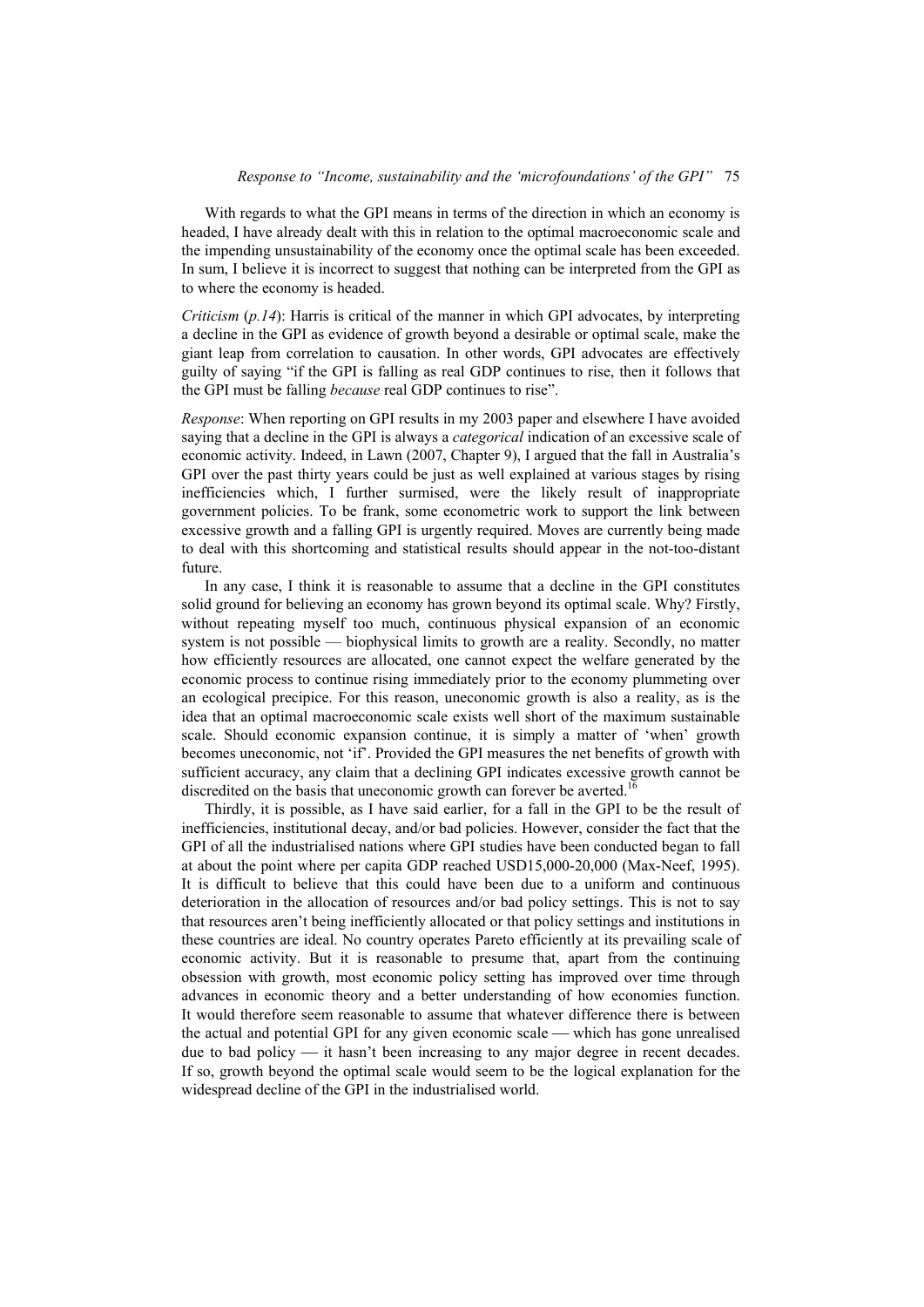*Criticism* (*p.14*): One of the items employed in the calculation of the GPI is an index of distributional inequality. The index is used to weight consumption expenditure on the basis that the aggregate welfare contribution of any given level of consumption declines/rises as the distribution of income deteriorates/improves. This step is undertaken given that the marginal consumption benefits of the rich are less than that of the poor (i.e., an extra dollar of consumption adds more to the welfare of the poor than one less dollar of consumption reduces the welfare of the rich) (Robinson, 1962; Easterlin, 1974 and 2001; Abramowitz, 1979). When demonstrating how GPI advocates turn correlation into causation, Harris refers to this item and the welfare adjustment associated with it. However, in making his point, Harris contends that GPI advocates are effectively implying that: (a) continued growth must be correlated with a growing inequality of income; (b) given (a), any increase in the inequality of income must be the consequence of growth; and (c) the growth of the economy is dependent on a deterioration in the distribution of income.

*Response*: As explained, the weighting of consumption expenditure on the basis of distributional changes is undertaken for good empirical reasons. Incorporating this item into the GPI in no way suggests that growth is automatically linked to a deterioration in the distribution of income or that greater income inequality must only be a function of growth. Nevertheless, if a more unequal distribution of income happens to be, for a period of time, the result of continuing growth, its negative impact on the welfare contribution of consumption is quite rightly captured by the GPI. But the GPI will also capture any improvement in the distribution of income caused by growth. In fact, as my work on Australia has revealed, it is quite feasible for the latter to occur as the GPI is falling, or for the former to occur while the GPI is rising. Admittedly, the most common situation has involved the deterioration in the distribution of income accompanying a decline in the GPI. However, the predominance of this trend can in no way be attributed to an accounting procedure that is based, in the Australian case, on variations over time in the Gini coeffecient. It is merely a reflection of what is happening within the Australian economy.

*Criticism* (*p.14*): When referring to other items used in the calculation of the GPI, Harris is critical of the fact that there is no "compelling model to explain how, when item A goes up, item B inevitably goes down."

*Response*: I confess that more should be done by GPI advocates to justify the inclusion of some individual GPI items and the methods used to value them. On a positive note, a number of GPI practitioners are beginning to address these issues (Lawn, 2005). As far as explaining the links between the various GPI items, I see no reason for this. To begin with, GPI advocates are not claiming that a causal relationship necessarily exists between the individual items. Nor, given that the GPI items are calculated independently of each other, is the GPI deliberately or inadvertently constructed on this basis. In my view, the GPI has been designed in a very non-biased way to include the major positive and negative impacts that the economic process has on human welfare.<sup>17</sup> The items have not been chosen because growth at all times impacts on individual items in one direction only (i.e., always positively or negatively), or because there is any causal relationship between the various items (e.g., increased consumption always leads to an increased cost of crime).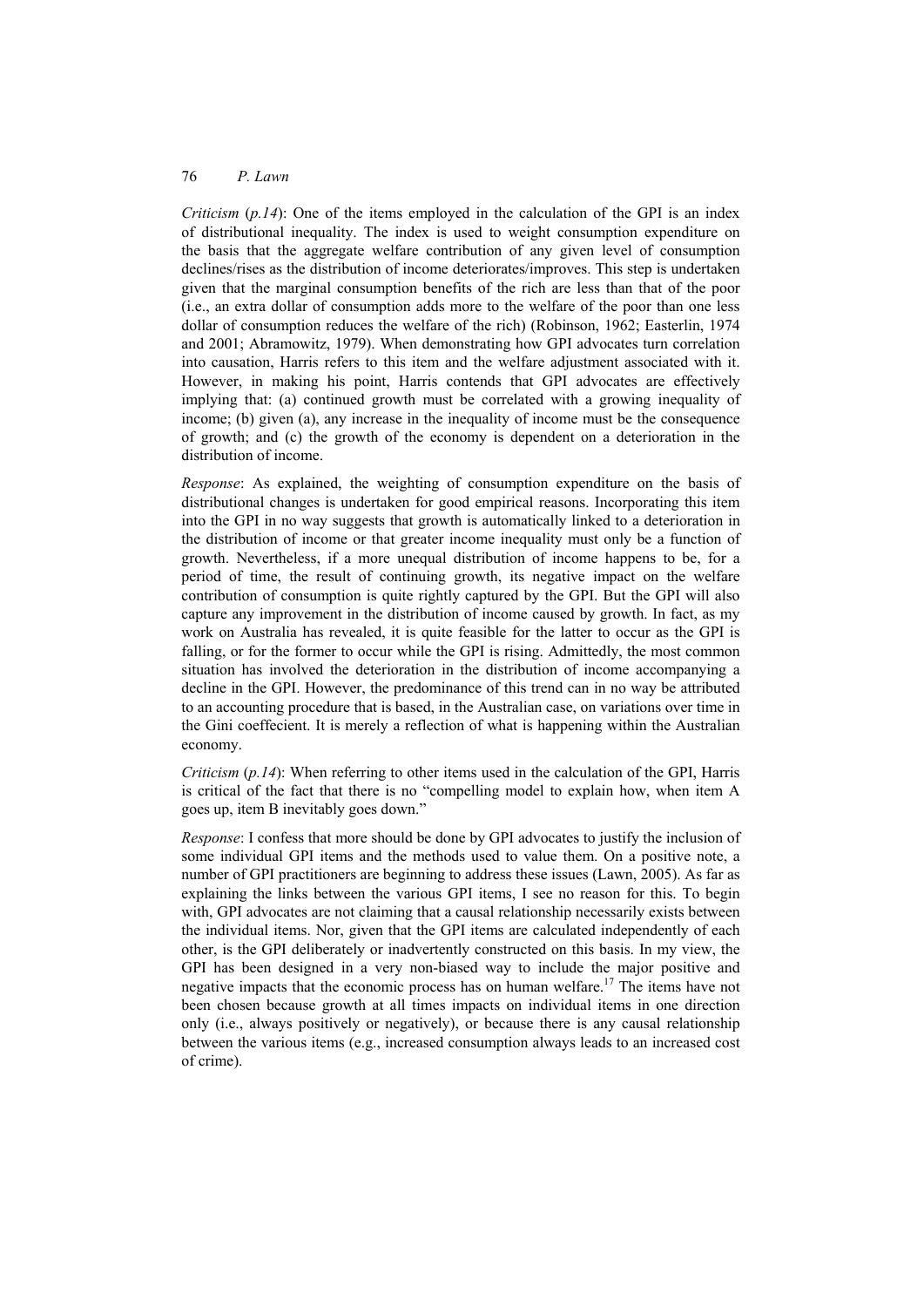*Criticism* (*p.15*): Returning to the issue regarding whether a downturn in the GPI indicates that the economy has grown beyond the optimal scale, Harris argues that rich nations operating on a similar scale of economic activity may experience similar rates of growth but entirely different outcomes in terms of income inequality or, presumably, any other item that makes up the GPI (e.g., cost of crime, air pollution, or non-renewable resource depletion). In other words, the change in the value of an item may be more a function of policy settings than excessive growth. As a consequence, downturns in the GPI are potentially reversible without the need to downsize to a steady-state economy.<sup>18</sup>

*Response*: I agree with Harris regarding different outcomes for similar countries with similar rates of growth. In the USA, for example, income inequality is much greater than in Europe and therefore has a more significant impact on the GPI. Conversely, in Europe, it is the cost of unemployment which is more influential. These differences, no doubt, are very much a function of the different labour market and welfare system policies in the USA *vis-à-vis* most European countries. This aside, the general flavour of macroeconomic and social policies in all nations is pro-growth. Hence, the varying policies implemented in different countries are basically a reflection of the alternative approaches adopted to promote growth and to minimise its negative side-effects. Ultimately, however, it is the uniformly pro-growth approach to policy and the strong likelihood that unrealised potential has changed little in recent decades which convinces me that excessive growth is the main cause of the declining GPI phenomenon in the industrialised world.

I said earlier that there will always be some disparity between the actual and potential GPI for any given economic scale. Should the gap be substantial, it is possible, as Harris suggests, for a declining GPI to be overturned without having to downsize the economy. The simplest possibility exists if the fall in the GPI is the product of 'bad' growth rather than 'excessive' growth (i.e., growth that is inefficient, inequitable, and exceedingly exploitative of the natural environment). All that would be needed here is better policy.

For a nation which has grown its economy beyond the optimal scale, a nation can overturn the decline in the GPI if it can secure exceptionally large efficiency improvements. However, the GPI would still be less than the value it would otherwise be if the economy was operating at the optimal scale. More importantly, should the economy keep growing, efficiency improvements must increase in magnitude to prevent the GPI from eventually falling. Unfortunately, as thermodynamic limits are approached, efficiency gains become more difficult to secure and smaller in magnitude. Thus, for an economy beyond the optimal scale, the efficiency option is merely a short-term solution. Generally speaking, once the optimal scale has been exceeded, the downsizing to a steady-state economy is the best and technically simplest means of increasing the GPI. Continued growth, regardless of the rate of efficiency gains, must inevitably result in a declining GPI. Eventually it must lead to the more dire situation of an economy in excess of its maximum sustainable scale.

## **6 Concluding remarks**

In what constitutes the greatest challenge yet to the GPI, Harris's critique of the GPI leaves its proponents with no choice other than to respond to the many criticisms raised ⎯ not the least being that the GPI appears to violate Hicks' central criterion of having to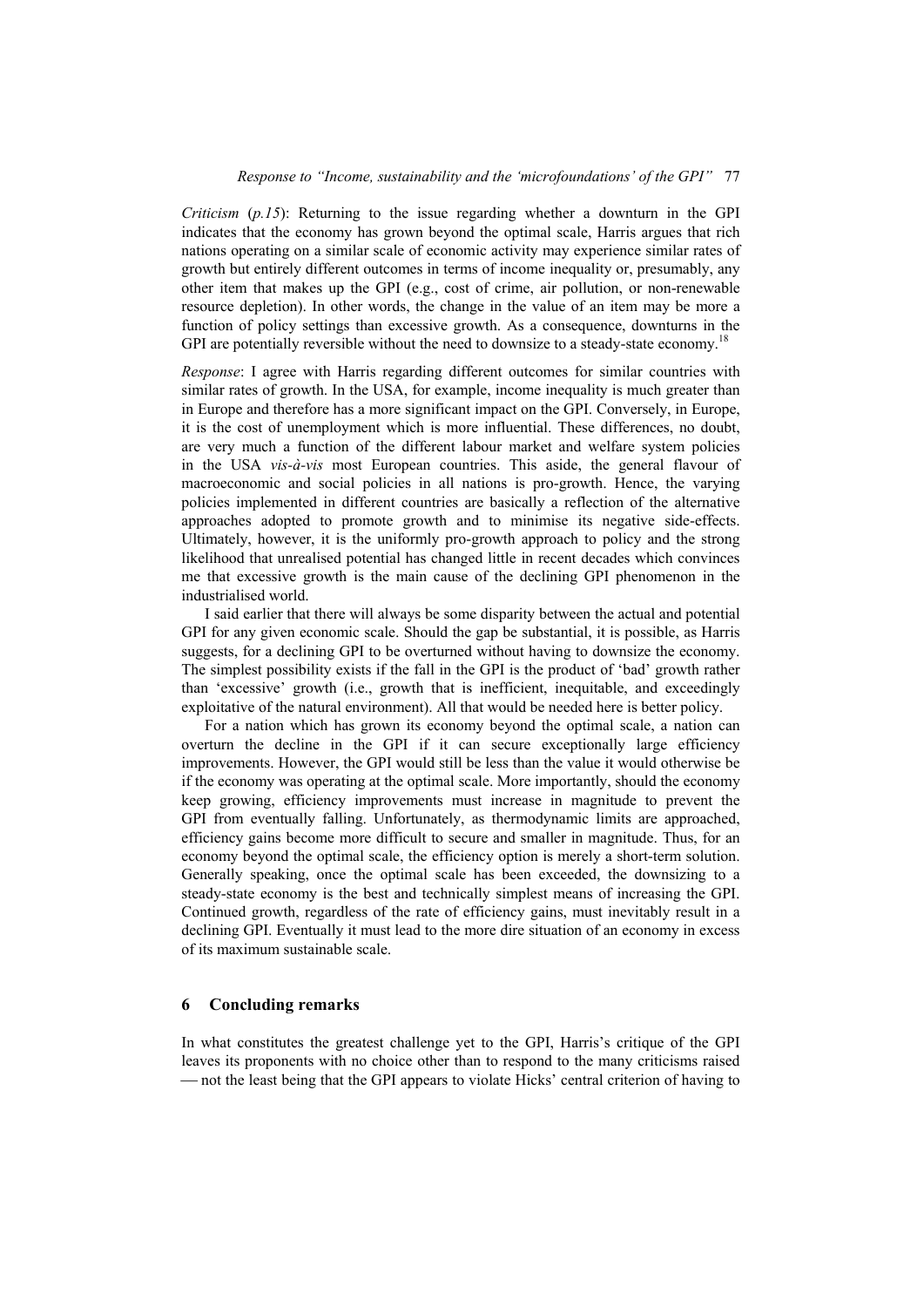keep income-generating capital intact. I am more than willing to concede that the GPI, as an indicator of experiential welfare based on an extended version of Fisherian income, is a far from perfect measure of income in the strict Hicksian tradition. But neither is NNP since, as shown, it conflates human-made and natural capital, it overlooks what substitution possibilities exist between renewable and non-renewable resources (which is critical if the economy is heavily reliant upon non-substitutable forms of the latter), and largely ignores the waste assimilative and life-support services provided by the ecosphere.

Because the calculation of the GPI involves the need to subtract from net psychic income the economic welfare lost from sacrificed natural capital services (i.e., from depleted natural capital), there is little doubt that the GPI embodies considerable information regarding the future welfare implications of current actions. But the information is incomplete. As such, changes to future welfare possibilities brought about productivity gains embodied in newly created human-made capital should in some way be incorporated into the GPI. But the GPI should not be rejected because, like any other measure of income, it fails to satisfy Hicks' central criterion. To the contrary, the GPI can help determine whether the economy has exceeded its optimal scale which, in turn, can provide a genuine warning of impending unsustainability. But we should always leave sustainability indicators to measures of capital/wealth or biophysical indicators such as the ecological footprint.

#### **References**

- Abramowitz, M. (1979), 'Economic growth and its discontents', in M. Boskin (ed.), *Economics and Human Welfare*, Academic Press, New York.
- Asheim, G. (1994), 'Net national product as an indicator of sustainability', *Scandinavian Journal of Economics*, Vol. 96, pp.257–265.
- Boulding, K. (1962), *A Reconstruction of Economics*, Second Edition, Harper, New York.
- Boulding, K. (1966), 'The economics of the coming spaceship Earth', in H. Jarrett (ed.), *Environmental Quality in a Growing Economy*, John Hopkins University Press, Baltimore, pp.3-14.
- Cobb, C., Halstead, T., and Rowe, J. (1995), 'If the GDP is up, why is America down?', *The Atlantic Monthly*, October, pp.59–78.
- Daly, H. (1979), 'Entropy, growth, and the political economy of scarcity', in V. K. Smith (ed.), *Scarcity and Growth Reconsidered*, John Hopkins University Press, Baltimore, pp.67–94.
- Daly, H. (1991), *Steady-State Economics*, Second edition with essays, Island Press, Washington DC, Chapter 10.
- Daly, H. (1996), *Beyond Growth*, Beacon Press, Boston.
- Daly, H. and Cobb, J. (1989), *For the Common Good*, Beacon Press, Boston.
- Easterlin, R. (1974), 'Does economic growth improve the human lot?', in P. David and R. Weber (eds), *Nations and Households in Economic Growth*, Academic Press, New York.
- Easterlin, R. (2001), 'Income and happiness: towards a unified theory', *Economic Journal*, Vol. 111, pp.465–484.
- Fisher, I. (1906), *Nature of Capital and Income*, A. M. Kelly, New York.
- Georgescu-Roegen, N. (1971), *The Entropy Law and the Economic Process*, Cambridge University Press, Cambridge, MA.
- Hamilton, K. (1994), 'Green adjustments to GDP', *Resources Policy*, Vol. 20, pp.155–168.
- Hamilton, K. (2003), 'Sustaining economic welfare: estimating changes in total and per capita wealth', *Environment, Development, and Sustainability*, Vol. 5, pp.419–436.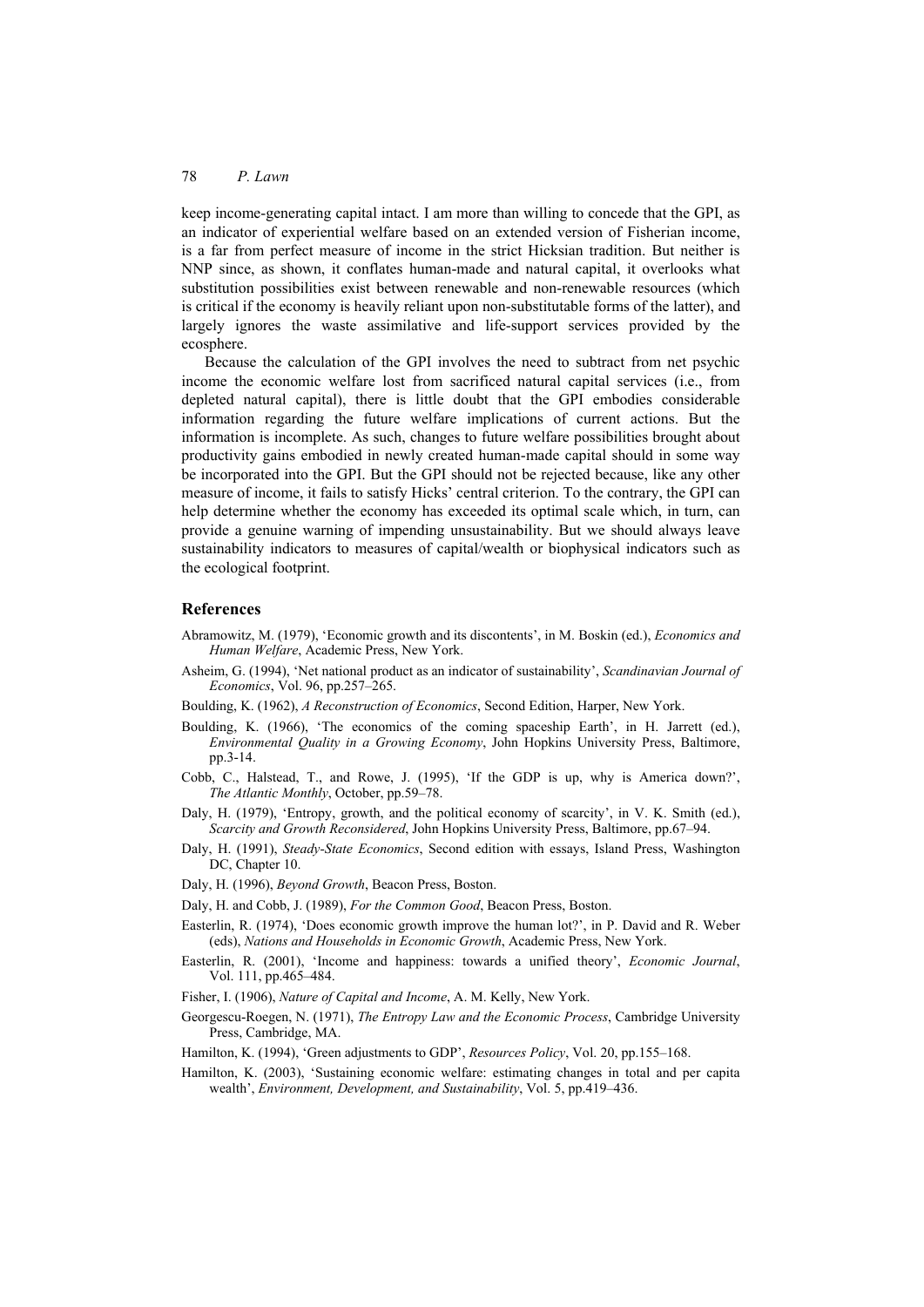- Hamilton, K. and Clemens, M. (1999), 'Genuine savings rates in developing countries', *World Bank Economic Review*, Vol. 13, pp.333–356.
- Hartwick, J. (1977), 'Intergenerational equity and the investing of rents from exhaustible resources, *American Economic Review*, Vol. 66, pp.972–974.
- Hartwick, J. (1978), 'Substitution among exhaustible resources and intergenerational equity, *Review of Economic Studies*, Vol. 45, pp.347–354.
- Hartwick, J. (1994), 'National wealth and net national product', *Scandinavian Journal of Economics*, Vol. 96, pp.253–256.
- Harris, M. (2008), 'On income, sustainability and the 'microfoundations' of the GPI', *International Journal of Environment, Workplace, and Employment*, Vol. 3, pp.119–131.
- Hicks, J, (1946), *Value and Capital*, Second Edition, Clarendon, London.
- Lawn, P. (1999), 'On Georgescu-Roegen's contribution to ecological economics', *Ecological Economics*, Vol. 29, pp.5–8.
- Lawn, P. (2000), Toward Sustainable Development: An Ecological Economics Approach, CRC Press, Boca Raton.
- Lawn, P. (2003), 'Theoretical foundation to support the Index of Sustainable Economic Welfare (ISEW), Genuine Progress Indicator (GPI), and other related indexes', *Ecological Economics*, Vol. 44, pp.105–118.
- Lawn, P. (2004), 'How important is natural capital in sustaining real output? Revisiting the natural capital/human-made capital substitutability debate', *International Journal of Global Environmental Issues*, Vol. 3, pp.418–435.
- Lawn, P. (2005), 'An assessment of the valuation methods used to calculate the Index of Sustainable Economic Welfare (ISEW), Genuine Progress Indicator (GPI), and Sustainable Net Benefit Index (SNBI)', *Environment, Development, and Sustainability*, Vol. 7, pp.185–208.
- Lawn, P. (2007), *Frontier Issues in Ecological Economics*, Edward Elgar: Cheltenham, UK.
- Lawn, P. and Sanders, R. (1999), 'Has Australia surpassed its optimal macroeconomic scale? finding out with the aid of benefit and cost accounts and a sustainable net benefit index', *Ecological Economics*, Vol. 28, pp.213–229.
- Mäler, K-G. (1986), 'Comment on R. M. Solow, "On the intergenerational allocation of natural resources"', *Scandinavian Journal of Economics*, Vol. 88, pp.151–152.
- Max-Neef, M. (1995), 'Economic growth and quality of life', *Ecological Economics*, Vol. 15, pp.115–118.
- Pearce, D. and Atkinson, K. (1993), 'Capital theory and the measurement of sustainable development: an indicator of weak sustainability', *Ecological Economics*, Vol. 8, pp.103–108.
- Pearce, D., Hamilton, K. and G. Atkinson (1996), 'Measuring sustainable development: progress on indicators', *Environment and Development Economics*, Vol. 1, pp.85–101.
- Robinson, J. (1962), *Economic Philosophy*, C.A.Watts & Co, London.
- Solow, R (1986). 'On the intergenerational allocation of natural resources', *Scandinavian Journal of Economics*, Vol. 88, pp.141–149.
- Stockammer, E., Hochreiter, H., Obermayr, B. and Steiner, K. (1997), 'The index of sustainable economic welfare (ISEW) as an alternative to GDP in measuring economic welfare: the results of the Austrian (revised) ISEW calculation, 1955-1992', *Ecological Economics*, Vol. 21, pp.19–34.
- Wackernagel, M., Onisto, L., Bello, P., Callejas Linares, A., Susana López Falfán, S., Méndez García, J., Suárez Guerrero, A. I., and Ma. G. Suárez Guerrero (1999), 'National natural capital accounting with the ecological footprint concept', *Ecological Economics*, Vol. 29, pp.375–390.
- Weitzman, M. (1976), 'On the welfare significance of national product in a dynamic economy', *Quarterly Journal of Economics*, Vol. 90, pp.156–162.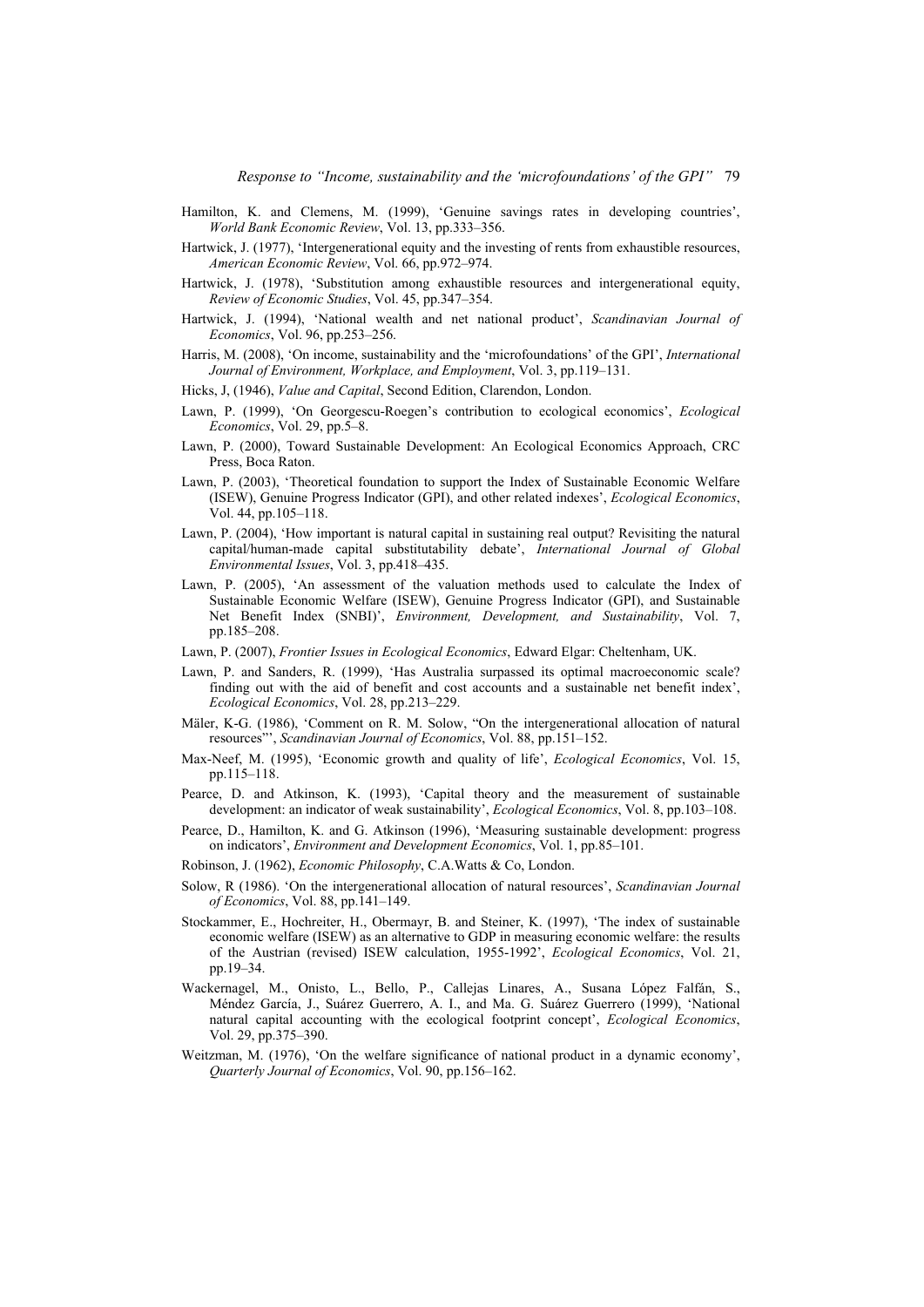#### **Notes**

- 1 Solow (1986) and Hartwick (1994) liken NNP to the 'interest' on an appropriately defined stock of capital.
- 2 As we have seen from Equation (1), Hicksian income includes the future consumption possibilities embodied the capital stock.
- 3 This in no way suggests that the logic behind the GPI or similar alternative indicator has not been explicated in the past. Cobb et al. (1995) and Stockhammer et al. (1997) have provided elaborate rationales for the GPI, whilst Daly has frequently referred to Fisher's distinction between income and capital as the basis for useful accounting identities (Daly, 1979; 1991; 1996). In addition, a theoretical framework was sketched in Lawn and Sanders (1999) whereby the various GPI items were separated into benefit and cost accounts before the final index value was calculated.
- 4 By natural capital services I mean the source, sink, and life-support services provided freely by the ecosphere (natural capital).
- 5 Not all GPI advocates would necessarily agree with me in this point.
- 6 For a full list of the items typically used to calculate the GPI, see Lawn (2003).
- 7 The ISEW and GPI essentially differ in terms of name only. The indicator was first coined an ISEW when constructed by Daly and Cobb (1989). To increase its public appeal, its name was altered to the GPI by Cobb et al. (1995).
- 8 This point has also been emphasized by Mäler (1986), among many others.
- 9 Whereas early GPI studies included the change in human-made capital above/below the amount required to maintain the per worker stock of producer goods, more recent GPI studies have excluded changes in human-made capital altogether. The latter has been done so that the GPI is more consistent with the Fisherian income concept.
- 10 Notwithstanding this, a hypothetical example of this nature demonstrates that the GPI at least says something about what might happen to future welfare possibilities — indeed, at least as much as what NNP informs us.
- 11 I recommended this in my 2003 paper (Lawn, 2003) and have also done so elsewhere (e.g., Lawn, 2005).
- 12 As Boulding (1962, Chapter 8) has demonstrated, consumption is the equivalent of destroyed capital/wealth.
- 13 At one point, Harris refers to the interpretation of a downturn in the GPI as "the economy exceeding its (optimal) sustainable scale". This suggests that Harris considers an 'optimal' scale and the 'maximum sustainable' scale to be the very same thing when, in the minds of ecological economists, they are not.
- 14 For example, ecological economists define a steady-state economy as one where the stock of human-made capital is constant in a physical sense (although not necessarily in a qualitative sense).
- 15 I must confess that I have previously referred to the GPI for a particular year as "an estimation of the sustainable economic welfare being experienced by a nation's citizens in that year" (Lawn, 2005).
- 16 In fact, in can be averted but only if, at the appropriate economic scale, a nation makes the transition to a steady-state economy.
- 17 I say non-biased because there are a number of positive GPI items (benefits) not included in a measure of GDP that are significantly large and increasing. Nonetheless, one could argue that some of the assumptions made in the calculation of the GPI items are biased. Harris highlights one potential bias in relation to the item reflecting the cost of family breakdown (endnote  $\# 8$ ). This cost item is invariably based on the divorce rate. Harris raises the possibility that divorce could be welfare-improving, presumably on the basis that divorce brings to an end a dysfunctional relationship. While, to a point, I see the logic of Harris's argument, it is akin to